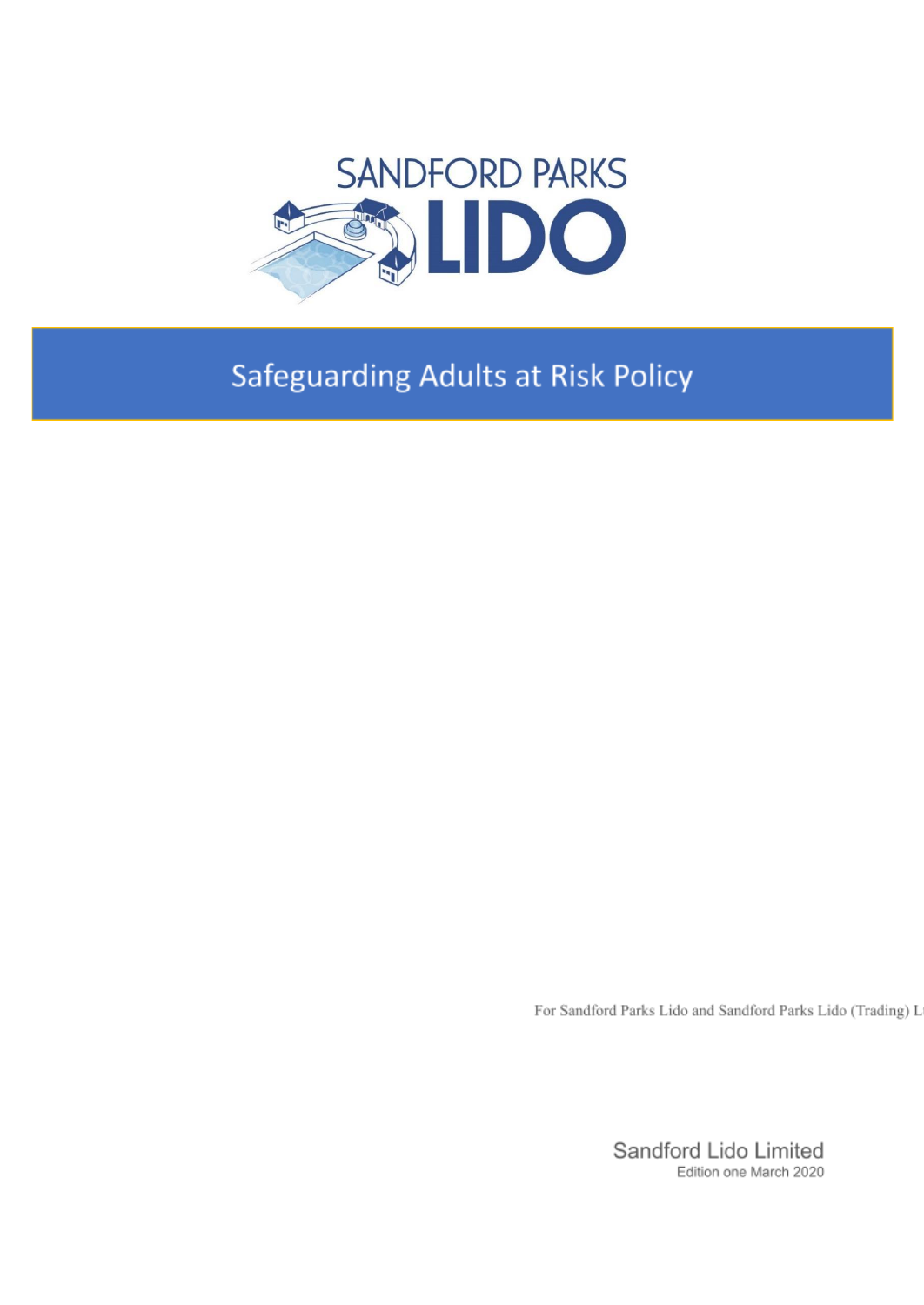# **Contents**

| Introduction                                                                    | 2  |
|---------------------------------------------------------------------------------|----|
| Abbreviations                                                                   | 3  |
| Key Roles within the policy                                                     | 3  |
| <b>Staff Training</b>                                                           | 3  |
| The Six Key Safeguarding Principles                                             | 4  |
| Empowerment                                                                     | 4  |
| Prevention                                                                      | 4  |
| Proptionality                                                                   | 4  |
| Protection                                                                      | 4  |
| Partnership                                                                     | 4  |
| Accountability                                                                  | 4  |
| Safeguarding Adults at Risk Key Legislation and Government Initiatives          | 5  |
| Sexual Offences Act 2003                                                        | 5  |
| Mental Capacity Act 2005                                                        | 5  |
| Safeguarding Vulnerable Groups Act 2006                                         | 5  |
| Deprivation of Liberty Safeguards                                               | 5  |
| Disclosure & Barring Service 2013                                               | 5  |
| The Care Act $2014 -$ statutory guidance                                        | 5  |
| Making Safeguarding Personal Guide 2014                                         | 6  |
| How do I know if an adult is at risk?                                           | 6  |
| Safeguarding Adults at Risk Definitions                                         | 6  |
| Vulnerable adult                                                                | 6  |
| Adults at risk of harm                                                          | 7  |
| Safeguarding Adults at Risk                                                     | 7  |
| What is meant by abuse and neglect?                                             | 7  |
| Procedures and supporting documents to safeguard adults at risk within the lido | 8  |
| Reporting concerns                                                              | 8  |
| Responding to concerns raised                                                   | 8  |
| Responding to concerns about a member of SPL staff or volunteer                 | 9  |
| Recording                                                                       | 9  |
| Advice for the Lido DSL responding to an incident                               | 9  |
| Code of conduct                                                                 | 10 |
| Safe Recruitment                                                                | 10 |
| Criminal records checks                                                         | 10 |
| References                                                                      | 10 |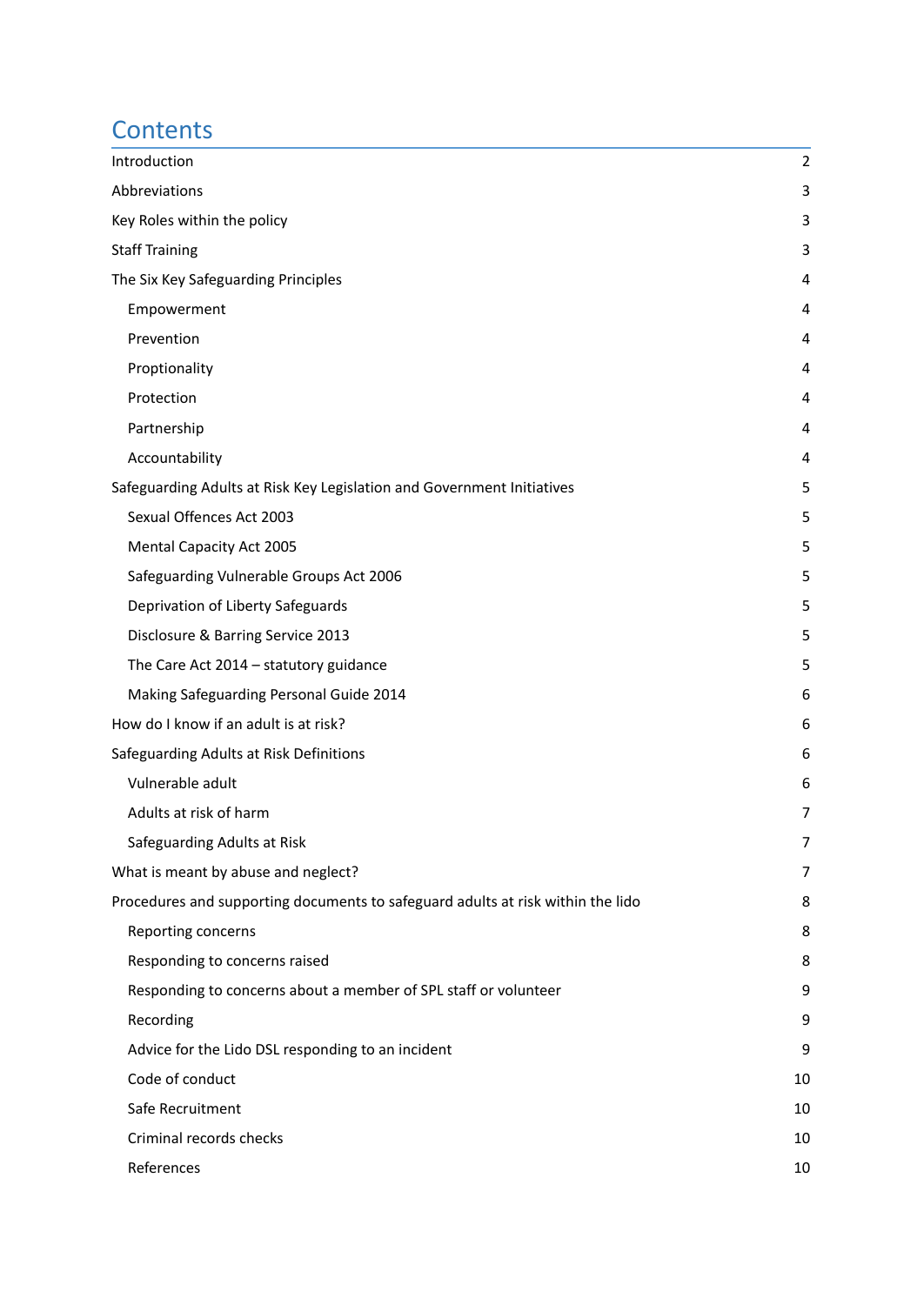| Whistleblowing                                                                           | 10 |
|------------------------------------------------------------------------------------------|----|
| Complaints                                                                               | 10 |
| Links to other organisational policies and procedures                                    | 11 |
| Delivering the safeguarding policy                                                       | 11 |
| Employees/Trustees/Volunteers                                                            | 11 |
| Stakeholders                                                                             | 11 |
| Appendices                                                                               | 12 |
| Appendix 1 SARF                                                                          | 12 |
| Appendix 2 DSL Role                                                                      | 15 |
| Appendix 3 Response Charts                                                               | 16 |
| Safeguarding Adults at Risk Response Chart 1 - Concerns regarding staff, volunteer/coach | 16 |
|                                                                                          | 16 |
|                                                                                          | 16 |
|                                                                                          | 16 |
|                                                                                          | 16 |
| Safeguarding Adults at Risk Response Chart 2 - Concerns regarding a visitor              | 17 |
| Appendix 4 Code of Conduct                                                               | 18 |
| Appendix 5 Whistle Blowing Policy                                                        | 21 |
| Appendix 6 Contacts                                                                      | 23 |

## <span id="page-2-0"></span>Introduction

Sandford Parks Lido (SPL) set in the heart of Cheltenham attracts an average of 150,000 visitors per season. Sandford Lido Limited is the charity set up to preserve and protect the Lido, creating an environment that enhances the health and wellbeing of our community, the charity is overseen by a Board of Trustees.

We believe that SPL have a duty of care to protect all adults at risk of abuse and safeguard their welfare irrespective of age, disability, gender, ethnicity, gender identity, religion or belief and sexual orientation.

The aim of this policy is to identify the adult safeguarding principles and apply measures to ensure we protect and assist adults at risk whilst they use our facilities. This policy will also provide employees with the necessary information to ensure they can recognise, manage and respond to safeguarding matters confidently to support the adults at risk and ensure the best outcome.

Where there are any concerns about a adult at risks safety and wellbeing information will only be shared with people who need to know, and procedures are clear about what should be shared and who with.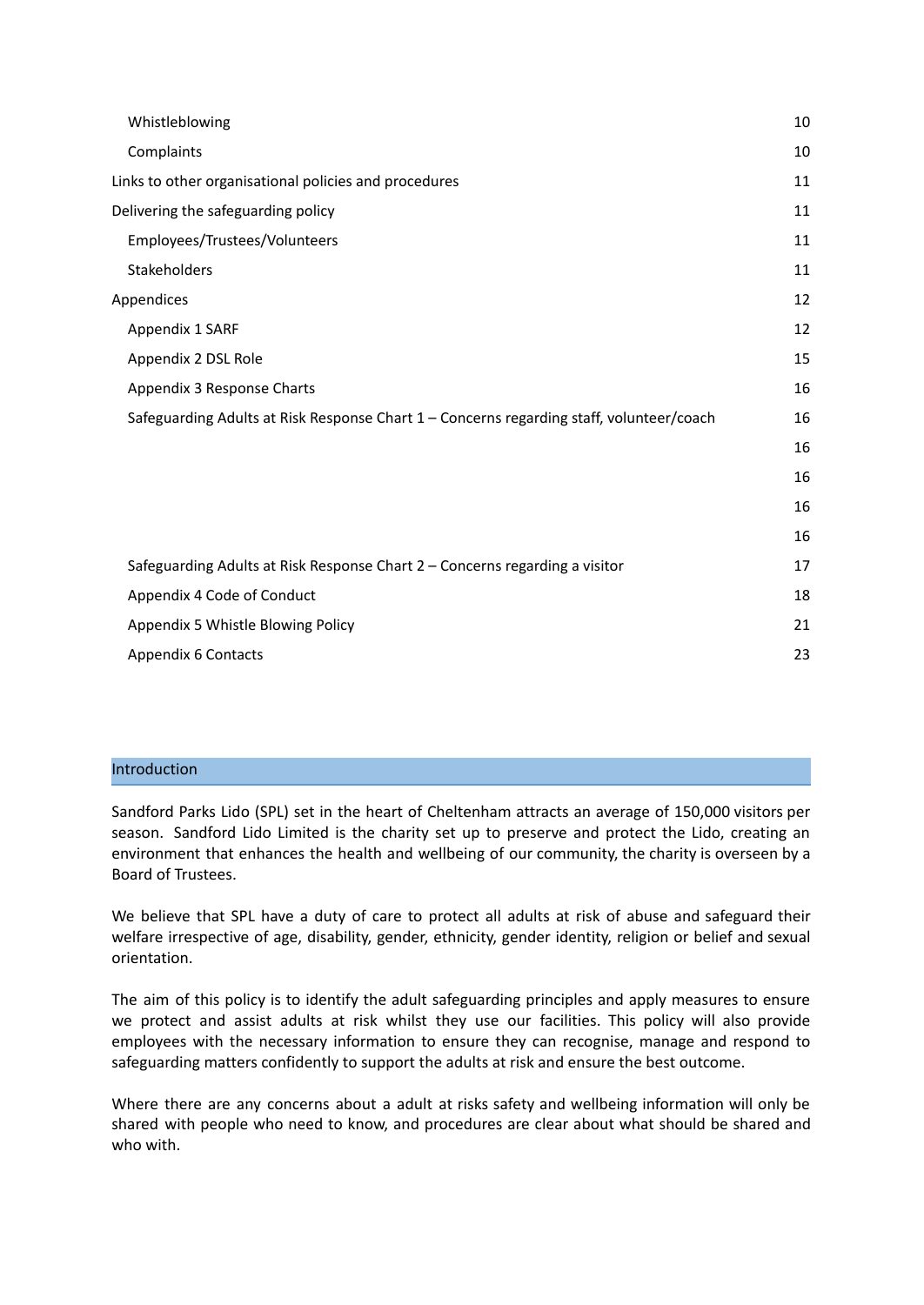#### <span id="page-3-0"></span>Abbreviations

- SPL: Sandford Parks Lido
- DSL: Designated Safeguard Lead
- OM: Operations Manager
- ASIF: Adult Safeguarding Incident Form
- CEO: Chief Executive Officer

#### <span id="page-3-1"></span>Key Roles within the policy

The Chief Executive - Has overall responsibility for ensuring the implementation of the Safeguarding Adults at Risk Policy and holds responsibility for ensuring that our organisation operates within the procedures set out in this document and will liaise specifically with the Adult Safeguarding lead.

Adult Safeguarding Lead - The Designated Adult Safeguarding Lead (DSL) is a senior member of staff who has attended specialist training in safeguarding adults at risk. The lead will provide advice and training throughout our organisation and be the strategic lead should an incident occur. The lead will provide an update/report in advance of every Trustee meeting to be presented by the CEO. The adult safeguarding lead will act as the professional interface with other agencies, in conjunction with any cases where abuse is identified or suspected.

Duty Manager – Has the responsibility to activate the policy should they identify or become aware of an adult at risk. The Duty Manager will liaise with the DSL when appropriate to ensure they are aware of the incident.

All Staff - All staff have a duty to report suspected, alleged or actual harm or abuse involving an adult at risk. Staff should be aware of and follow our safeguarding policies.

#### <span id="page-3-2"></span>Staff Training

Awareness of this and all safeguarding policies and procedures is covered within the induction programme for all new employees.

All staff will receive training on safeguarding adults at a level commensurate with their roles.

SPL has conducted a training needs analysis for the entire facility and details of training arrangements/ information on adults at risk are as follows:

DSL and OM – <https://www.hsqe.co.uk/course/designated-safeguarding-lead-adults/>

Duty Manager – <https://www.hsqe.co.uk/course/designated-safeguarding-lead-adults/>

Whole Staff Team – In-house training given by the DSL and Duty Managers

Trustees and Volunteers – Access to the Safeguarding Adults at Risk Policy

Visitor – Information contained in the visitor code of conduct and displayed in safeguarding posters providing advice on reporting incidents which may concern them.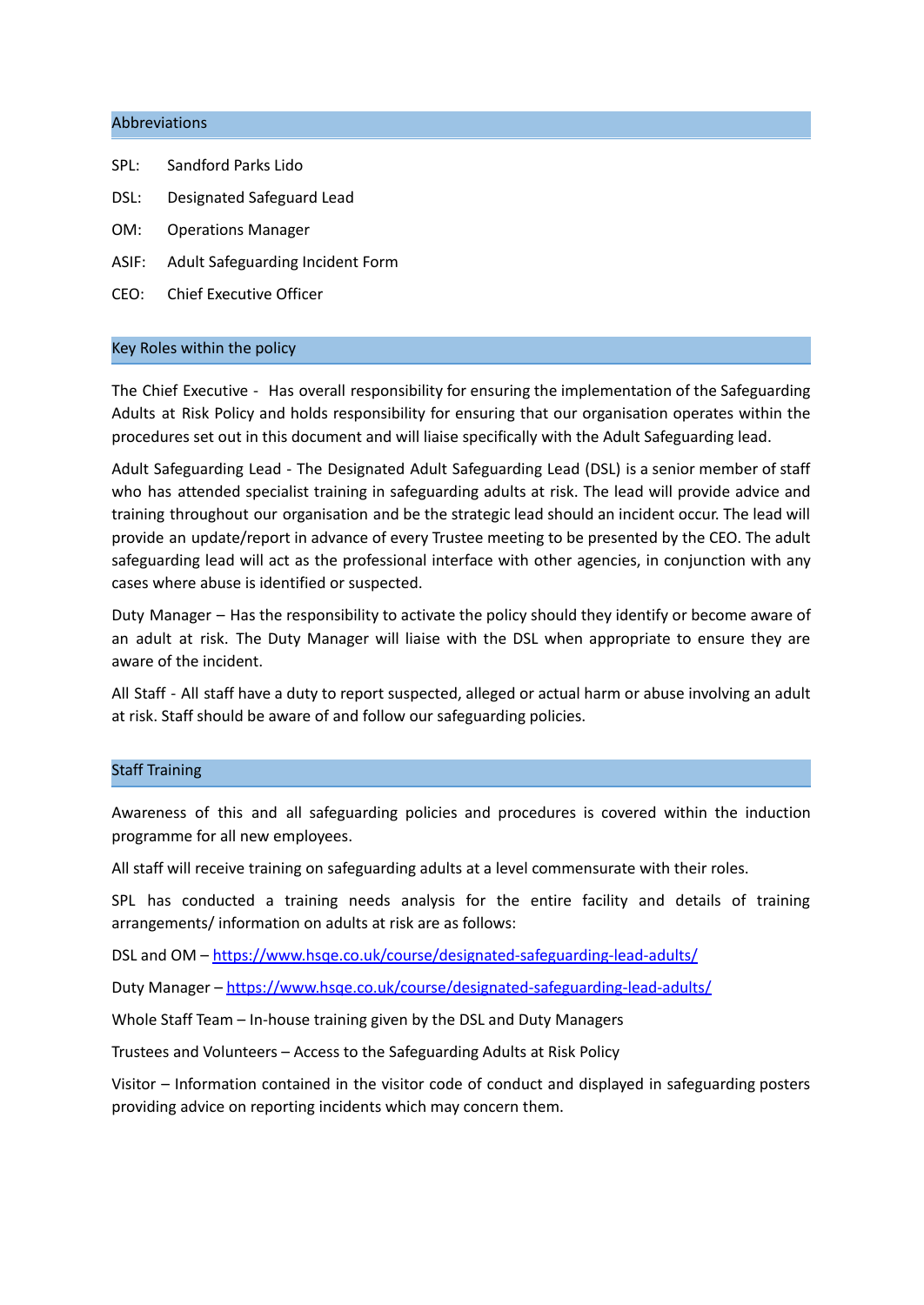#### <span id="page-4-0"></span>The Six Key Safeguarding Principles

## <span id="page-4-1"></span>Empowerment

People should be supported and encouraged to make their own decisions. This is achieved by:

- making services and information easy to understand
- giving people choice and control over decisions once the necessary information has been given
- asking people what they want from their visit and directing them appropriately

Within SPL we need to ensure that all visitors are given sufficient information and specific advice to facilitate a safe visit. Consideration should be given to items such as signage, initial visitor information and information relating to things such as locker tokens and location of services should they need to seek further assistance.

## <span id="page-4-2"></span>Prevention

We should work together to stop abuse before it happens by:

- raising awareness about abuse and neglect
- training staff
- making sure clear, simple and accessible information is available about abuse and where people can get help

Within SPL we develop strategies and information which are easily understood detailing what constitutes abuse and how people can report it and seek help.

## <span id="page-4-3"></span>**Proptionality**

It is important that we think about the risks involved and any response should be appropriate to the risk presented. We must respect the person, think about what is best for them and only get involved as much as needed.

This is where we should consider whether additional agencies should be called in to offer the right level of assistance for the vulnerable adult or if we actually need to get involved at all.

## <span id="page-4-4"></span>Protection

We have a duty of care to ensure that we know what to do when abuse has happened:

- what to do if there are concerns raised by public or employees
- how to stop the abuse
- how to offer help and support for people who are at risk

## <span id="page-4-5"></span>Partnership

During incidents of concern or confirmed abuse we should work in partnership with appropriate agencies, Police and local communities. Our visitors also have a part to play in preventing, detecting and reporting abuse.

## <span id="page-4-6"></span>Accountability

Safeguarding is everybody's business. Everyone must accept that we are all accountable as individuals, services and as organisations.

Roles and responsibilities must be clear so that people can see and check how safeguarding is considered.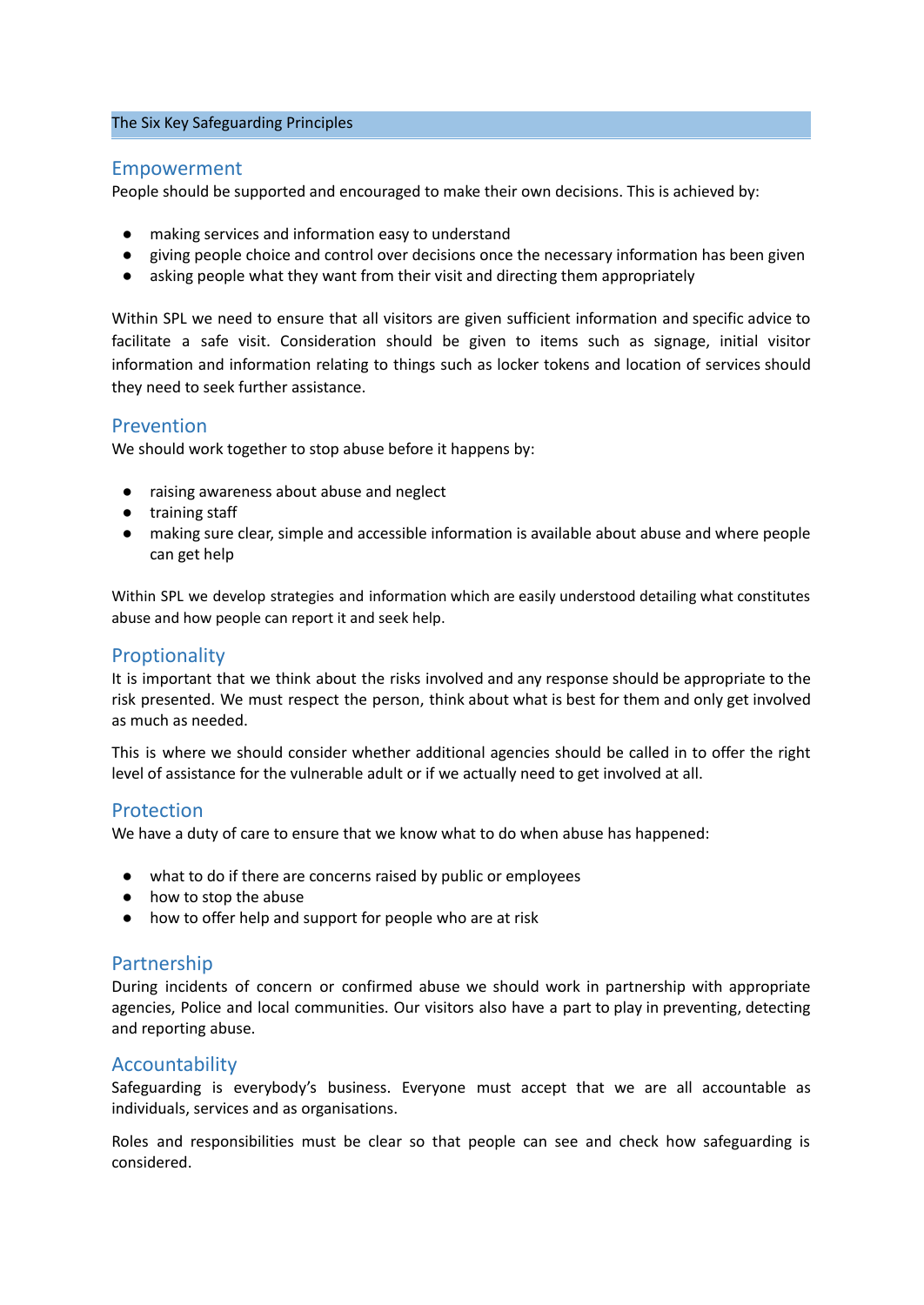#### <span id="page-5-0"></span>Safeguarding Adults at Risk Key Legislation and Government Initiatives

## <span id="page-5-1"></span>Sexual Offences Act 2003

The Sexual Offences Act introduced a number of new offences concerning adults at risk and children. [legislation.gov.uk](http://www.legislation.gov.uk/ukpga/2003/42/pdfs/ukpga_20030042_en.pdf)

## <span id="page-5-2"></span>Mental Capacity Act 2005

Its general principle is that everybody has capacity unless it is proved otherwise, that they should be supported to make their own decisions, that anything done for or on behalf of people without capacity must be in their best interests and should be the least restrictive intervention. The Act is set up to empower and protect people who lack capacity.

#### [legislation.gov.uk](http://www.legislation.gov.uk/ukpga/2005/9/pdfs/ukpga_20050009_en.pdf)

## <span id="page-5-3"></span>Safeguarding Vulnerable Groups Act 2006

Introduced the new Vetting and Barring Scheme and the role of the Independent Safeguarding Authority. The Act places a statutory duty on all those working with vulnerable groups to register and undergo an advanced vetting process with criminal sanctions for non-compliance.

#### [legisation.gov.uk](http://www.legislation.gov.uk/ukpga/2006/47/pdfs/ukpga_20060047_en.pdf)

## <span id="page-5-4"></span>Deprivation of Liberty Safeguards

Introduced into the Mental Capacity Act 2005 and came into force in April 2009. Designed to provide appropriate safeguards for vulnerable people who have a mental disorder and lack the capacity to consent to the arrangements made or their care or treatment, and who may be deprived of their liberty in their best interests in order to protect them from harm.

#### [scie.org.uk](https://www.ageuk.org.uk/globalassets/age-uk/documents/factsheets/fs62_deprivation_of_liberty_safeguards_fcs.pdf)

## <span id="page-5-5"></span>Disclosure & Barring Service 2013

Criminal record checks: guidance for employers – How employers or organisations can request criminal records checks on potential employees from the Disclosure and Barring Service (DBS).

#### [www.gov.uk/dbs-update-service](http://www.gov.uk/dbs-update-service)

## <span id="page-5-6"></span>The Care Act 2014 – statutory guidance

The Care Act introduces new responsibilities for local authorities. It also has major implications for adult care and support providers, people who use services, carers and advocates. It replaces No Secrets and puts adult safeguarding on a statutory footing.

#### [www.gov.uk/](https://www.gov.uk/government/publications/care-act-statutory-guidance/care-and-support-statutory-guidance)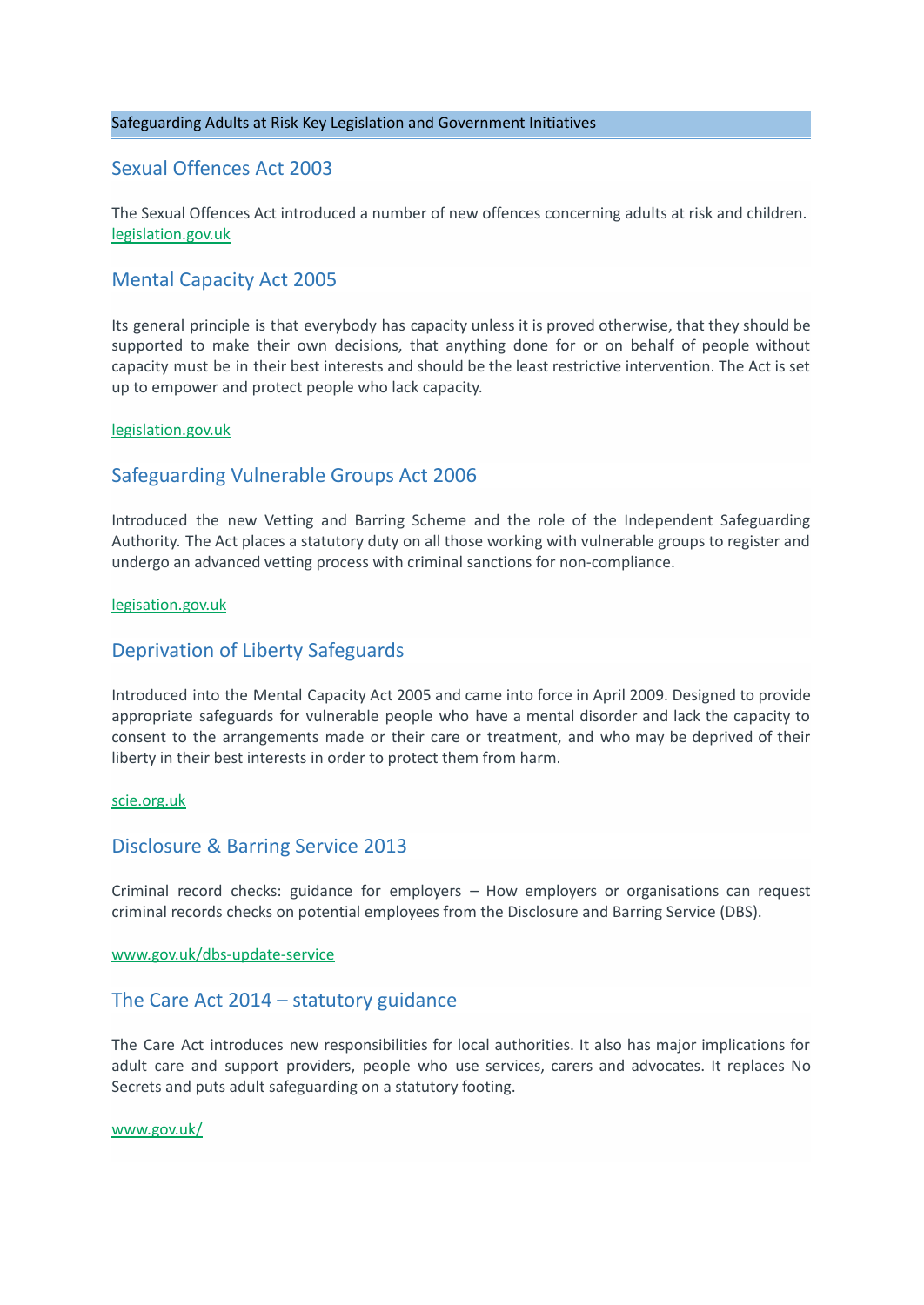# <span id="page-6-0"></span>Making Safeguarding Personal Guide 2014

This guide is intended to support councils and their partners to develop outcome-focused, person-centred safeguarding practise. [www.local.gov.uk](https://www.local.gov.uk/sites/default/files/documents/Making%20Safeguarding%20Personal%20-%20Guide%202014.pdf)

## <span id="page-6-1"></span>How do I know if an adult is at risk?

Some adults are particularly vulnerable to be hurt or abused because they have a disability, illness, or impairment and need help and support. Depending on others can sometimes make them vulnerable and at risk of abuse, very often from people they know. It isn't always intentional... but it is still abuse.

Abuse of a vulnerable adult may include the following:

- Physical or sexual
- Not being looked after properly
- Being bullied or humiliated
- Not being allowed contact with family or friends
- Money is being taken from them without permission

Abuse can be the result of a single act or may continue over months or years. It can be accidental or a deliberate act - the result on the victim is the same.

In the event of a safeguarding issue, follow this process:

- 1. Seek consent from the person concerned. If you feel that they do not have capacity to consent, you can act without consent but you must log your decision on the ASIF.
- 2. Collect all available relevant facts and appropriate information.
- 3. Make a written record of the concern (ASIF).
- 4. Tell the person involved what you are going to do about the concern and note any views that they may have regarding how they wish the matter to be dealt with.
- 5. Tell only the people who need to know such as your DSL.
- 6. Consider the balance between listening to someone's wishes and needing to refer information where others may be at risk.
- 7. Inform the person involved about the outcome of any process.

#### <span id="page-6-2"></span>Safeguarding Adults at Risk Definitions

The definitions and terminology surrounding safeguarding adults at risk from history of safeguarding legislation up until the Care Act 2014.

## <span id="page-6-3"></span>Vulnerable adult

The definition of "vulnerable adult" originated in the 1997 Consultation Document "Who Decides?" 'No Secrets' was then published as government guidance for developing and implementing multi-agency policies and procedures to protect vulnerable adults from abuse. Introduced in 2000 it encouraged organisations to work together to protect vulnerable adults from abuse.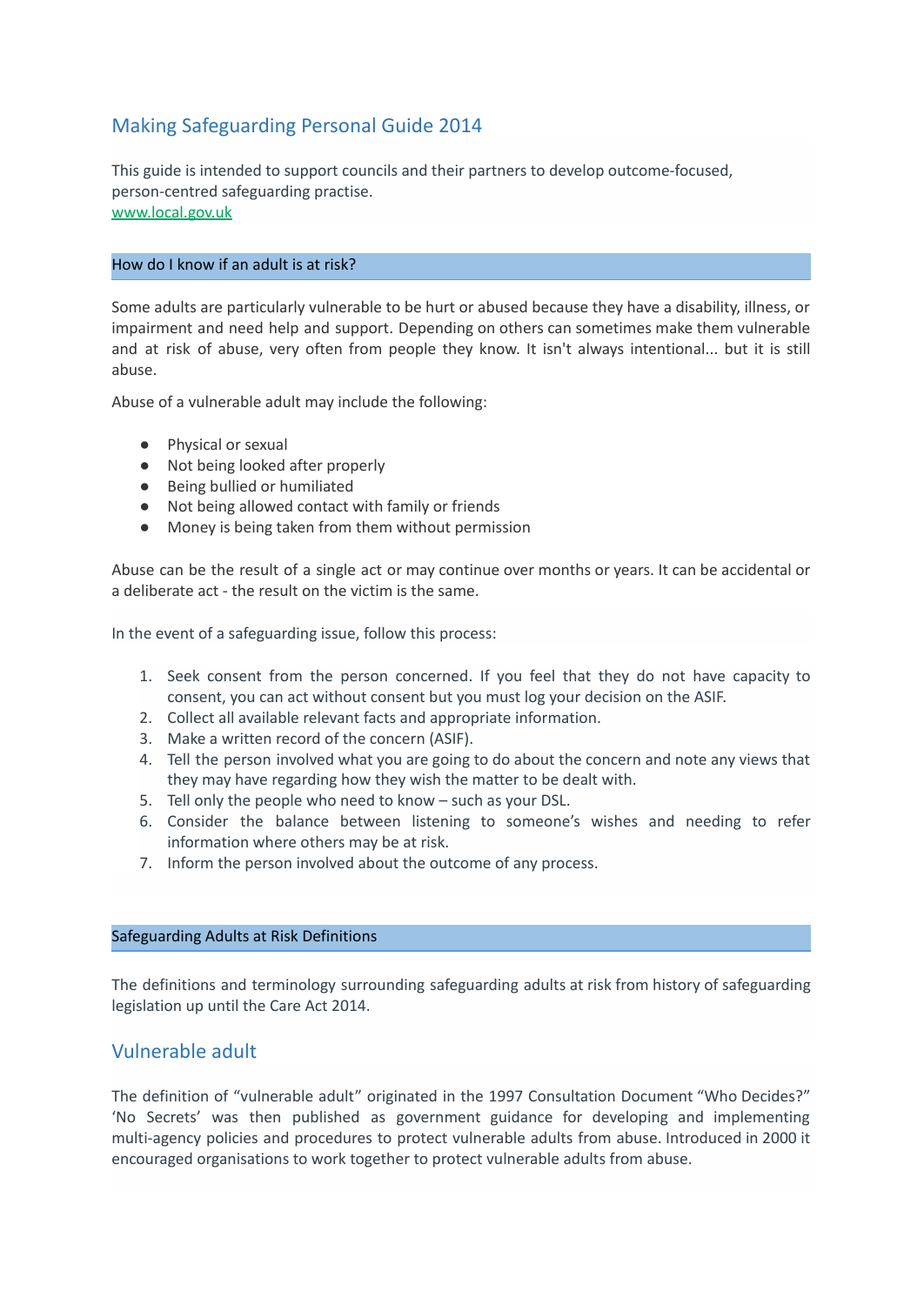The definition and use of "vulnerable adult" from No Secrets (2000) will have been used in many older safeguarding vulnerable adults policy and procedures but should now be replaced with the new definition from the Care Act (2014).

## <span id="page-7-0"></span>Adults at risk of harm

We have now moved away from the terminology of 'vulnerable adults' towards 'adults at risk of harm', usually shortened to 'adults at risk' in policies and procedures. There may also be reference to an 'adult with a care and support need'.

The policy and procedures that any organisation implements should reflect this and include the current definition of adults at risk rather than that of vulnerable adults.

The Care Act 2014 makes it clear that abuse of adults links to circumstances rather than the characteristics of the people experiencing the harm. Labelling groups of people as inherently 'vulnerable' is seen to be disempowering.

## <span id="page-7-1"></span>Safeguarding Adults at Risk

"Adult safeguarding" is working with adults with care and support needs to keep them safe from abuse or neglect. It is an important part of what many public services do, and a key responsibility of local authorities.' – Care Act 2014

All organisations have a duty to ensure that the welfare of all adults is ensured. As part of this they need to understand when to implement their safeguarding adults reporting procedures.

Safeguarding duties apply to an adult who:

- Has needs for care and support (whether or not the local authority is meeting any of those needs) and;
- Is experiencing, or is at risk of, abuse or neglect; and;
- As a result of those care and support needs is unable to protect themselves from either the risk of, or the experience of, abuse or neglect.

#### <span id="page-7-2"></span>What is meant by abuse and neglect?

Abuse is the violation of an individual's human and civil rights by someone else. Abuse might be unintentional; the important factor is whether the adult at risk is harmed or not. Abuse can be:

- **Physical abuse -** any form of assault, over-medication, restraint or poor manual handling practice.
- **Sexual abuse -** rape or any sexual act which was not actively consented to or the person did not have the capacity to understand.
- **Psychological / emotional abuse** threats, intimidation, coercion, harassment or bullying.
- **Financial abuse** theft, borrowing money without repayment and any pressure in connection with wills or property, possessions or benefits.
- **Neglect** ignoring medical or physical needs, not providing access to appropriate care, the withholding of the necessities of life, such as medication, adequate food, water and heating.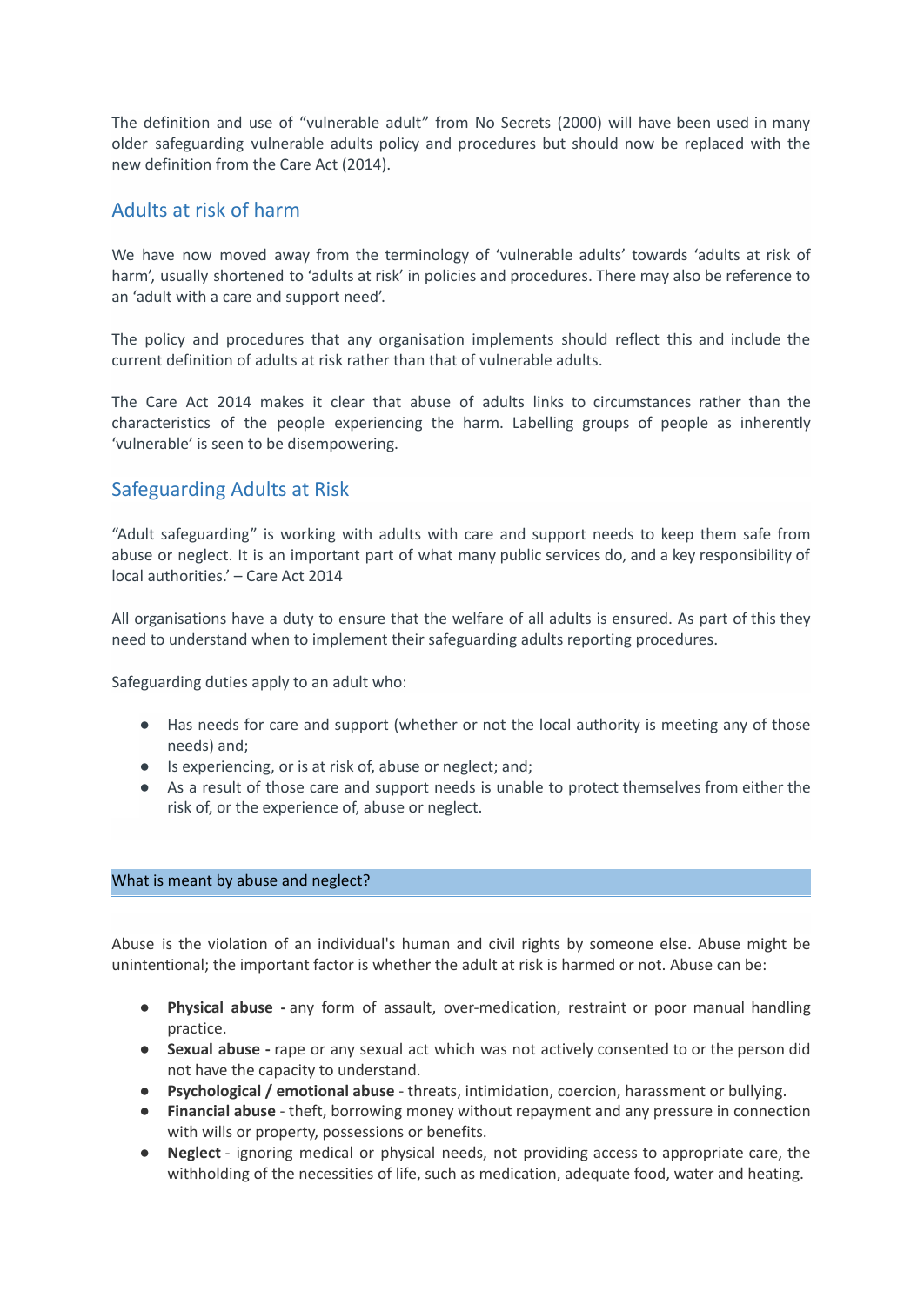- **Discriminatory abuse** all forms of harassment, slurs or similar treatment based on a person's disability, ethnic origin, gender or sexuality. This is often called hate crime.
- **Institutional abuse -** repeated instances of poor care, ill treatment of vulnerable adults, and unsatisfactory professional practice. This is often an indicator of more serious problems.
- **Modern slavery** slavery, human trafficking, forced labour and domestic servitude.
- **Self-neglect** this covers a wide range of behaviour; neglecting to care for personal hygiene, health or surroundings and includes behaviour like hoarding which puts the person, or others, at risk.

#### Who Might Abuse Adults?

Abuse and neglect might be carried out by anyone in contact with adults, even by people employed to provide care.

There may be indicators that adults are experiencing harm from people within your organisation, such as volunteers, members of staff, or other members of the public. Or they may be experiencing harm from those connected with their life outside your organisation, such as a carer or a spouse.

This may include:

- Spouses, friends, family and neighbours
- People employed to provide care
- Paid staff or professionals
- Volunteers
- Strangers

#### <span id="page-8-0"></span>Procedures and supporting documents to safeguard adults at risk within the lido

## <span id="page-8-1"></span>Reporting concerns

It is not the responsibility of employees, volunteers or visitors to decide whether or not an adult has been abused, however there is a responsibility to act on any concerns by reporting these to the appropriate person within SPL.

If a member of the public has a concern regarding the welfare of an adult at risk, they should report this to a member of the SPL team. It's important that we ensure public know who they can contact and that staff are clearly visible by their uniform.

We recognise that people are often concerned about passing on their concerns however we should encourage people to trust their instincts and pass on any concerns, in the knowledge that they will be responded to appropriately.

Our DSL's (Designated Safeguarding Leads) are the persons within SPL with primary responsibility for managing and reporting concerns, appendix 2 contains the description of the DSL role.

## <span id="page-8-2"></span>Responding to concerns raised

If a concern is reported to a member of SPL staff concerning a member of public they will follow the procedures written in Adult response chart 2 (see appendix 3). The member of staff will report the concern to the Lido's DSL on duty who will control the incident and complete the Safeguarding Adults at Risk Form, SARF (appendix 1).

They must ensure the immediate safety of the adult. If medical attention is required, the DSL will call the Police and ambulance service highlighting that there is a vulnerable adult protection concern.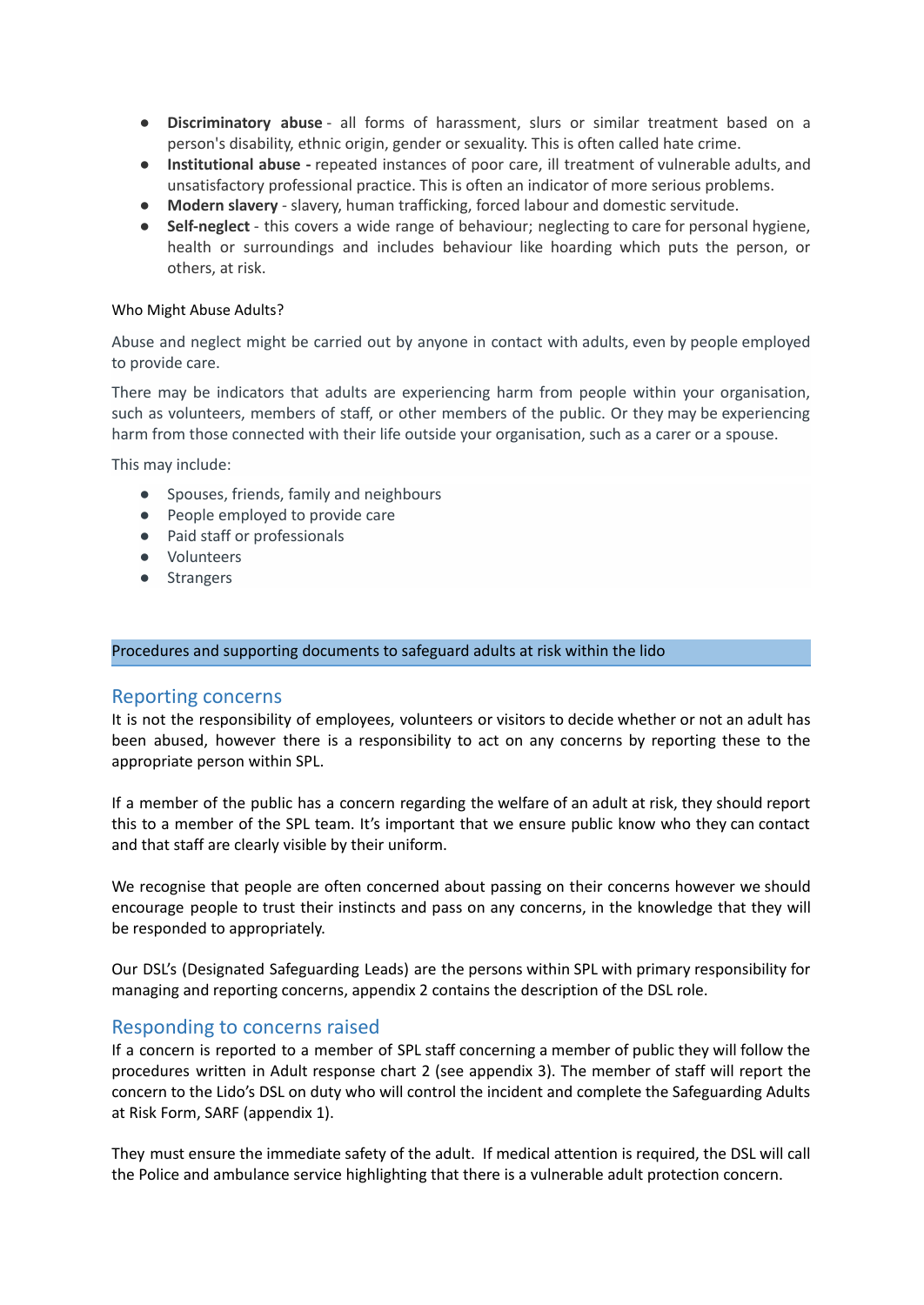## <span id="page-9-0"></span>Responding to concerns about a member of SPL staff or volunteer

If a concern is raised about a member of staff or volunteer the DSL will follow procedures written in response chart 1 (see appendix 3). A written report will be kept of all allegations made, details of how the allegation was followed up and any actions taken and decisions made. The Operations Manager must be informed as soon as possible of a concern about a member of staff or volunteer and a decision will be made as to whether the employee or volunteer be suspended from duties pending a full investigation.

SPL would await the outcome of any criminal investigation, or an appropriate regulatory authority investigation before initiating disciplinary action. Disciplinary action may be taken on its own or in addition to criminal proceedings.

<span id="page-9-1"></span>The written report will be held in the personnel file and a copy given to the member of staff.

## Recording

It is important that all concerns are recorded - including information about:

- the concern
- how it was responded to
- where it was reported to
- what the outcome of this report was.

SPL has a Safeguarding Adults at Risk Form (SARF) Appendix 1 which should be completed by the DSL.

## <span id="page-9-2"></span>Advice for the Lido DSL responding to an incident

The DSL should listen carefully to what the adult at risk says about their concerns, and offer reassurance that they will be kept safe and explain that the information may need to be passed on to the Police.

Do not apply pressure to the adult at risk for information or cross examine them in any way as it could prejudice any subsequent Police investigation.

The DSL must keep an open mind and not make assumptions about what is being said and always take concerns seriously. Be honest and explain it isn't possible to keep what they are saying secret.

Try to reassure the adult at risk by explaining what action you will be taking to keep them safe.

Only share information about the incident to those who need to know. Ensure confidentiality is maintained at all times. If the adult at risk has carers and they are not implicated in the concern, ensure they are notified at the earliest opportunity.

Record all conversations and ensure the SARF is completed in full.

Completed forms must be given as soon as possible to the Operations Manager. The records will be kept confidentially and only shared when appropriate.

# <span id="page-9-3"></span>Code of conduct

Codes of conduct for staff/volunteers, parents/guardians have been developed to ensure that all those involved in SPL are clear on what behaviour is expected and what will not be tolerated. Failure to comply with codes of conduct may result in dismissal/exclusion from SPL.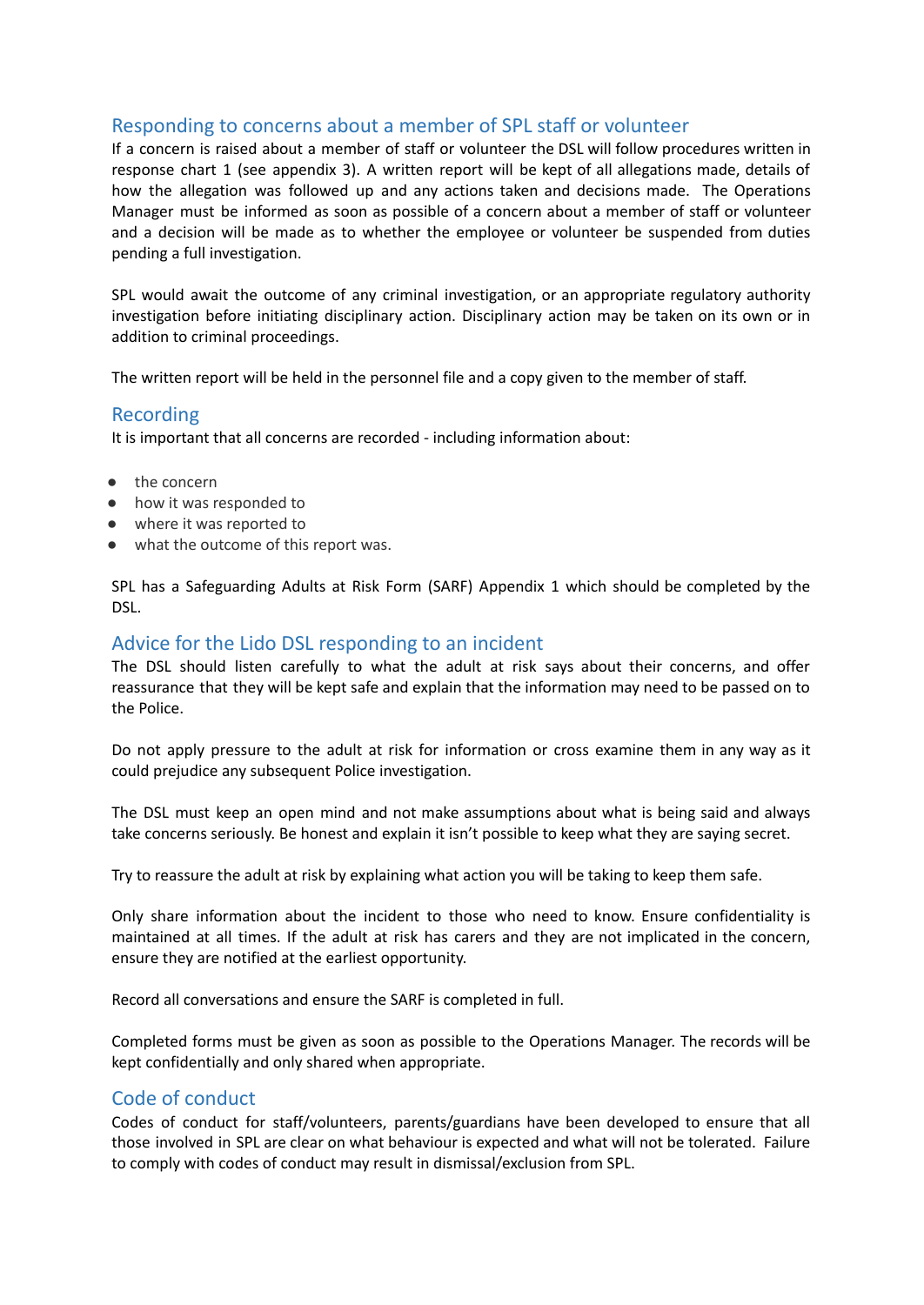Appendix 4 contains the Code of Conduct for all employees and volunteers working on behalf of Sandford Lido Limited and Sandford Parks Lido (Trading) Ltd.

All users/visitors are expected to follow the code of conduct in Appendix 4

## <span id="page-10-0"></span>Safe Recruitment

SPL have developed recruitment and selection procedures for staff/volunteers to help screen and discourage those who are not suitable to work with children or adults at risk. SPL's safe recruitment policy and procedures apply to all roles involving contact with or responsibility for children, young people and adults at risk which includes verifying relevant qualifications, obtaining references and criminal records checks were the role is eligible for checking.

## <span id="page-10-1"></span>Criminal records checks

In England and Wales the [Disclosure](https://www.gov.uk/government/organisations/disclosure-and-barring-service) and Barring Service (DBS) helps employers to make safer recruitment decisions. SPL has identified which roles at SPL are eligible for DBS checking, and undertakes checks as part of its recruitment process.

## <span id="page-10-2"></span>References

SPL request*s* two references for all new employees. One of these must be from a current or most recent employer. If the applicant has recently finished full time education and has not previously been employed then a reference will be requested from their academic institution. If the applicant has been self-employed a reference will be requested from an individual they have dealt with professionally such as a client, accountant or bank manager.

Personal references from friends or relatives are not be acceptable. The reference form specifically states where a post involves substantial access to and responsibility for children or vulnerable adults, and makes clear that SPL is committed to the welfare and protection of both, and wishes to know if there is any reason at all to be concerned about this applicant's suitability for this type of role.

## <span id="page-10-3"></span>Whistleblowing

It is important that people within SPL have the confidence to come forward to speak or act if they are unhappy with anything. Whistleblowing occurs when a person raises a concern about dangerous or illegal activity, or any wrongdoing within their organisation.

Whistleblowing can involve sharing potentially vital information about health and safety risks, environmental factors, harm of children or vulnerable adults, covering up for someone and much more. Any of these factors should be addressed immediately, so 'blow the whistle' as early as possible to prevent any real damage being done. Our whistle blowing policy can be found in Appendix 5

## <span id="page-10-4"></span>**Complaints**

To ensure that SPL has an open culture where visitors and staff feel able to express any concerns, SPL has developed a procedure for dealing with complaints from a visitor, worker, volunteer, parent or carer. This is linked to SPL's complaints procedures, and will ensure the provision of support and advocacy for the people involved.

Our complaints and grievance procedure are available on our website www. Sandfordparkslido.org.uk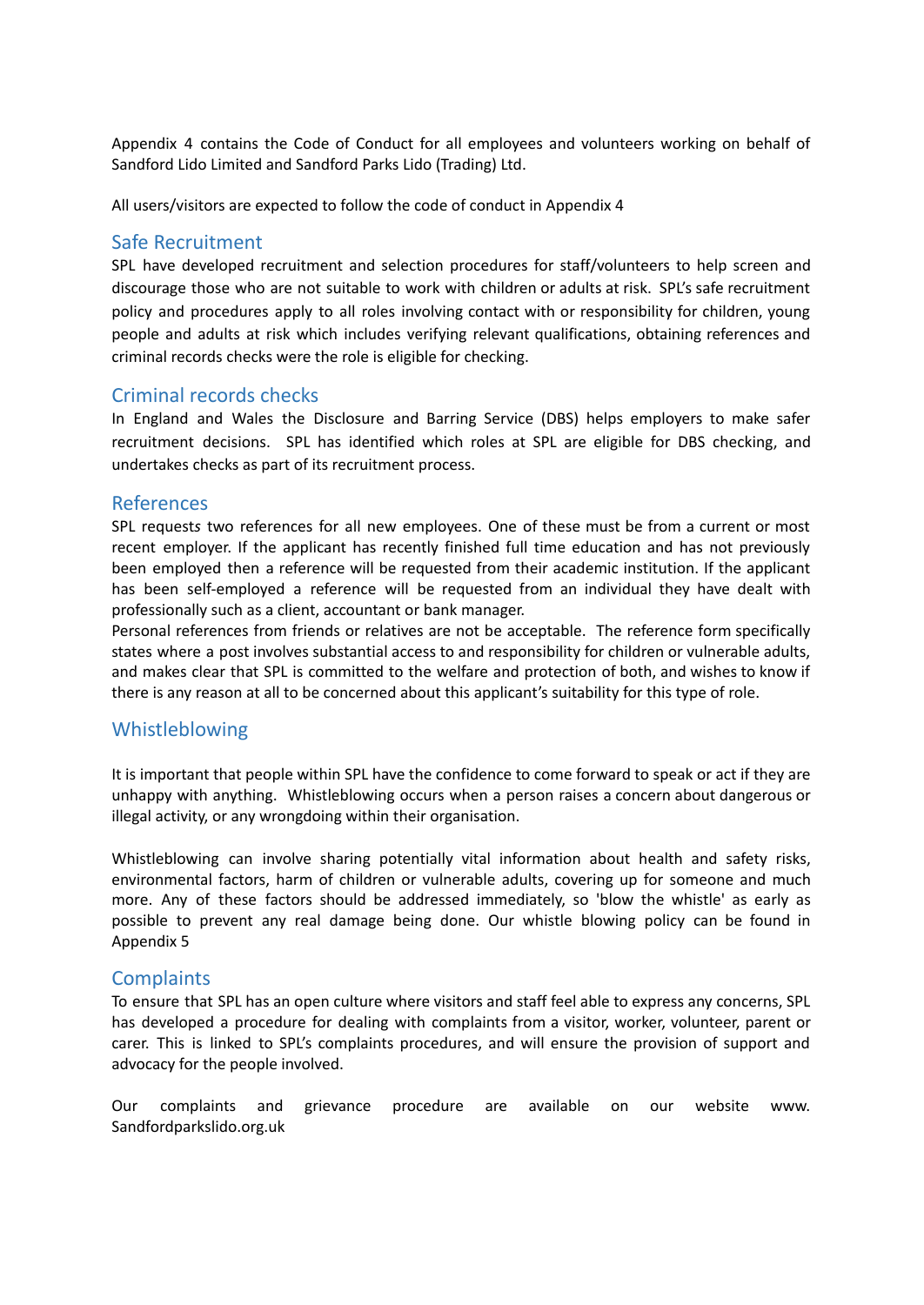#### <span id="page-11-0"></span>Links to other organisational policies and procedures

This policy cross references other relevant SPL policies and procedures, including SPL's:

- Pool Safety Operating Procedures Normal Operating Plan and Emergency Action Plan
- Complaints and grievance procedures
- **Disciplinary procedures**
- <span id="page-11-1"></span>**●** Equal Opportunity Policy

#### Delivering the safeguarding policy

An implementation plan is being developed to identify how best to:

- Disseminate the policy across SPL. Identify and address possible barriers to successful implementation
- Monitor the policy in the future, identifying; what can be measured, by whom, how and when, the criteria for measuring success and when it will be reviewed and updated.
- Recognise the needs of all adults at risk attending SPL and possible barriers they may face and needs that the adult at risk may have (such as communication, a disability, etc.).

The plan will be owned and approved by the Trustees. It will include clarifying roles of the following:

## <span id="page-11-2"></span>Employees/Trustees/Volunteers

All employees/trustees and volunteers will be given a copy of the Safeguarding Adults at Risk Policy during their induction and will undertake safeguarding staff training relevant to their role. Employees and volunteers are required to sign the relevant code of conduct.

DSL's will have undertaken specific training to assist them with this role.

Safeguarding is a standing agenda item on all Board meetings. Trustees will be given a copy of the Safeguarding Adults at Risk Policy and informed at Trustee meetings of when incidents occur, whilst maintaining confidentiality of specific cases. The Board of Trustees will identify one of the Trustee as a Safeguarding Champion.

## <span id="page-11-3"></span>**Stakeholders**

All stakeholders will be given access to a copy of the Safeguarding Adults at Risk Policy and key stakeholders will be consulted as part of the review process.

Aspects of the policy will be prominently displayed in public areas to ensure visitors know how to get assistance or inform us of safeguarding concerns.

The Safeguarding Adults at Risk Policy will be available to be viewed on our website.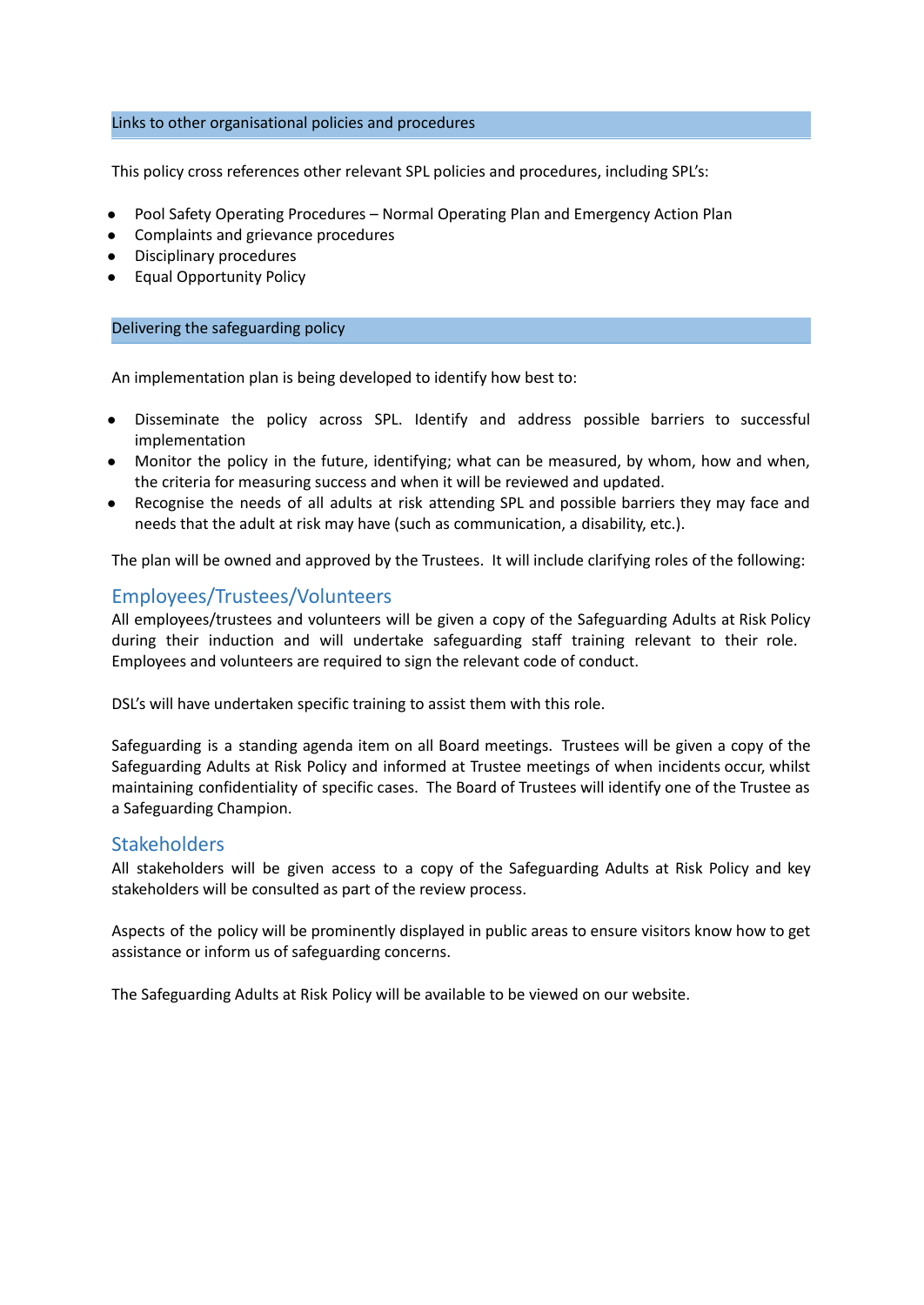<span id="page-12-0"></span>Appendices

# <span id="page-12-1"></span>Appendix 1 SARF

# Safeguarding Adults at Risk Form (SARF)



| Date                                          |  |
|-----------------------------------------------|--|
| <b>DSL</b>                                    |  |
| Details of adult at risk- Name                |  |
| Gender                                        |  |
| <b>Full Address</b>                           |  |
|                                               |  |
|                                               |  |
| Telephone number                              |  |
| Are there any carers involved?                |  |
| Address, tick box if same as child address    |  |
|                                               |  |
|                                               |  |
| Telephone number                              |  |
| Ethnicity, first language of vulnerable adult |  |
| Any special needs of the adult                |  |
|                                               |  |
| Cause for concern including location          |  |
|                                               |  |
|                                               |  |
|                                               |  |
|                                               |  |
|                                               |  |
|                                               |  |
|                                               |  |
|                                               |  |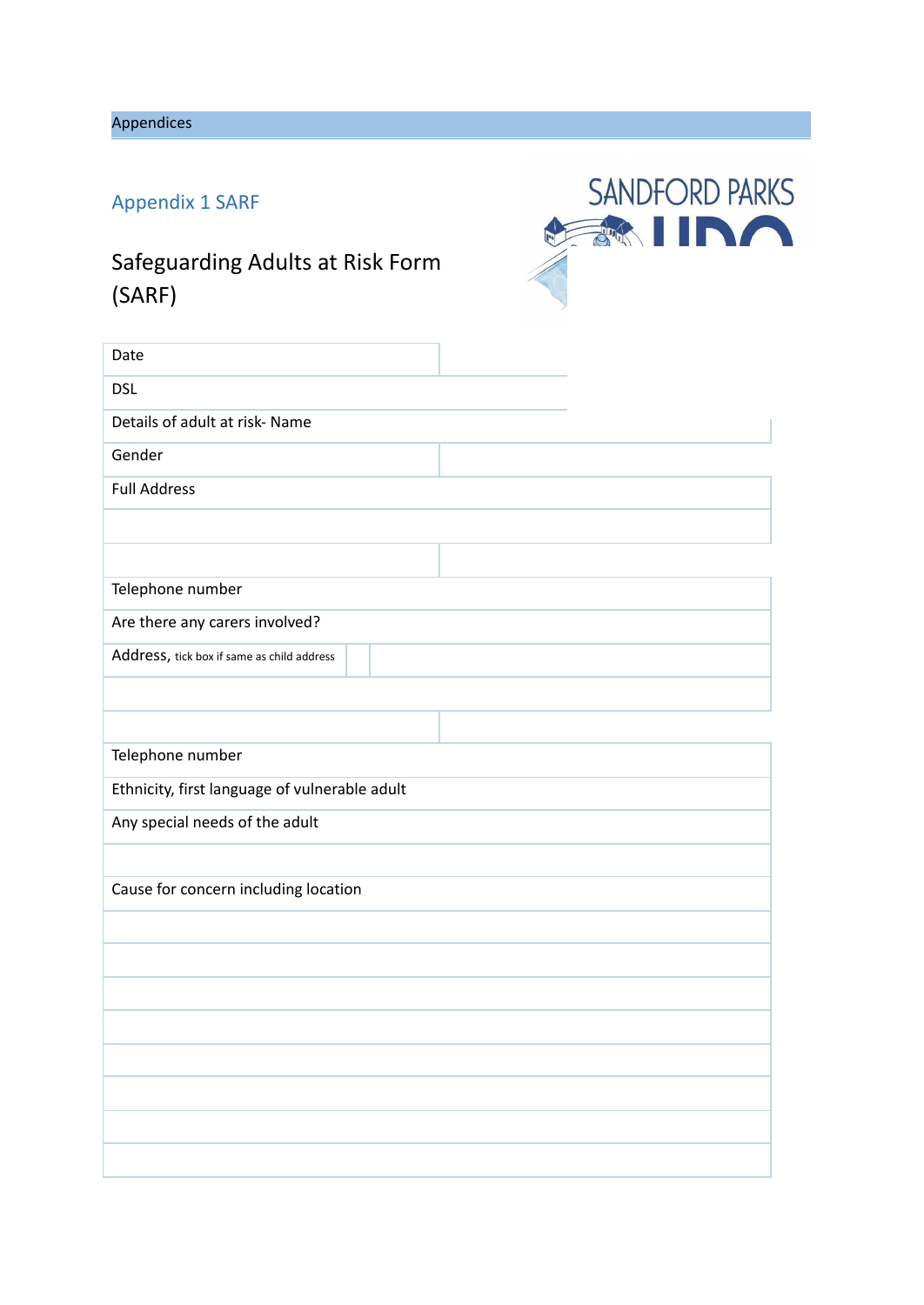Are you reporting your own concerns or concerns raised by someone else?

Name of person raising concerns

Contact details of this person

Identity and whereabouts of perpetrator

Does the adult require first aid, complete an accident form indicating any marks and bruising

If they have a carer have they been notified

If Yes provide details of what was said

Have the correct authority been notified based on the response level required

Who did you call?

1 Contact Person

Email

2 Contact Person

Email

Adults current location and emotional and physical condition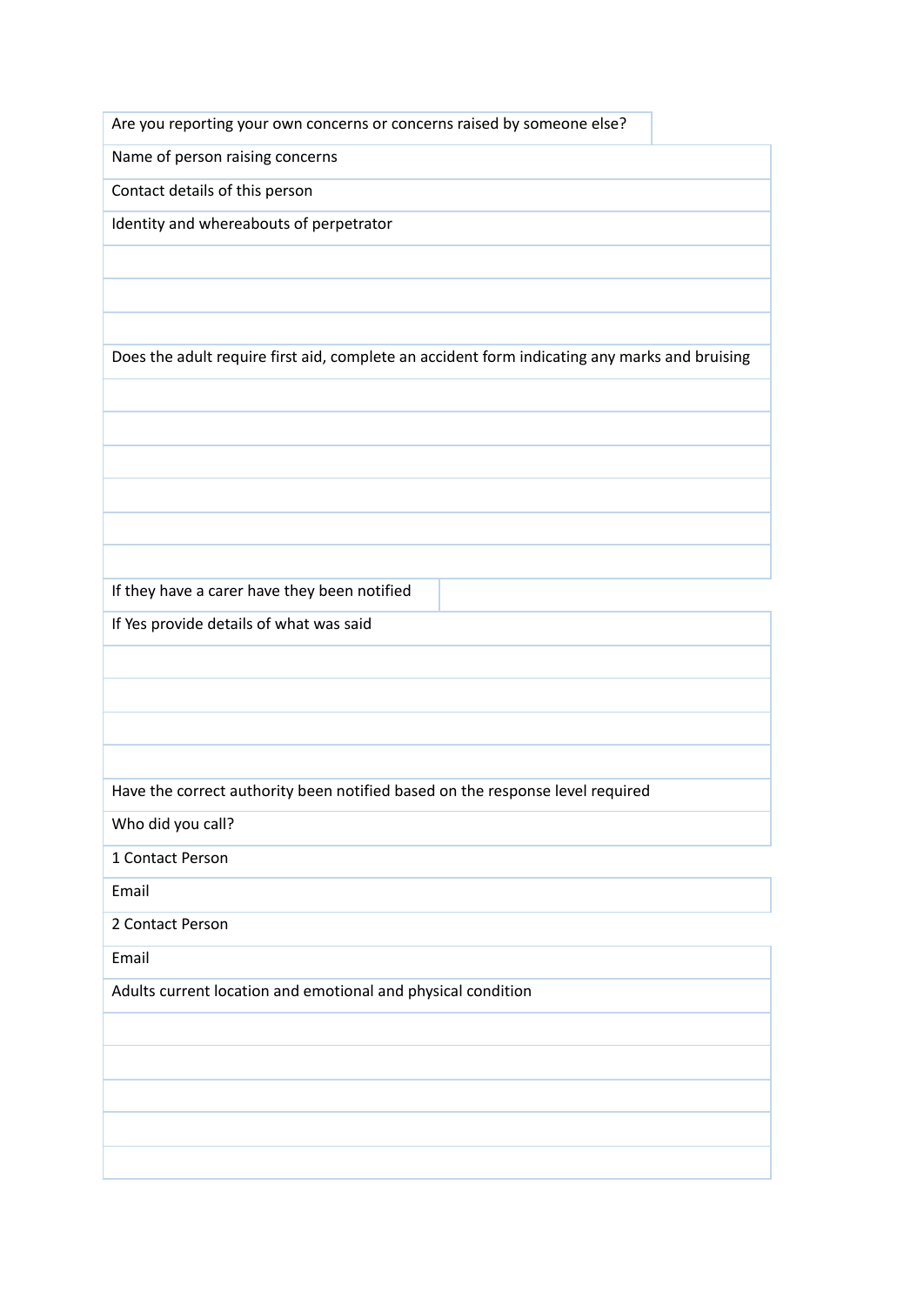Is the adult safe or in need of immediate protection

Known current or previous involvement of other agencies/professionals

Adults account of the incident

Details of any other witnesses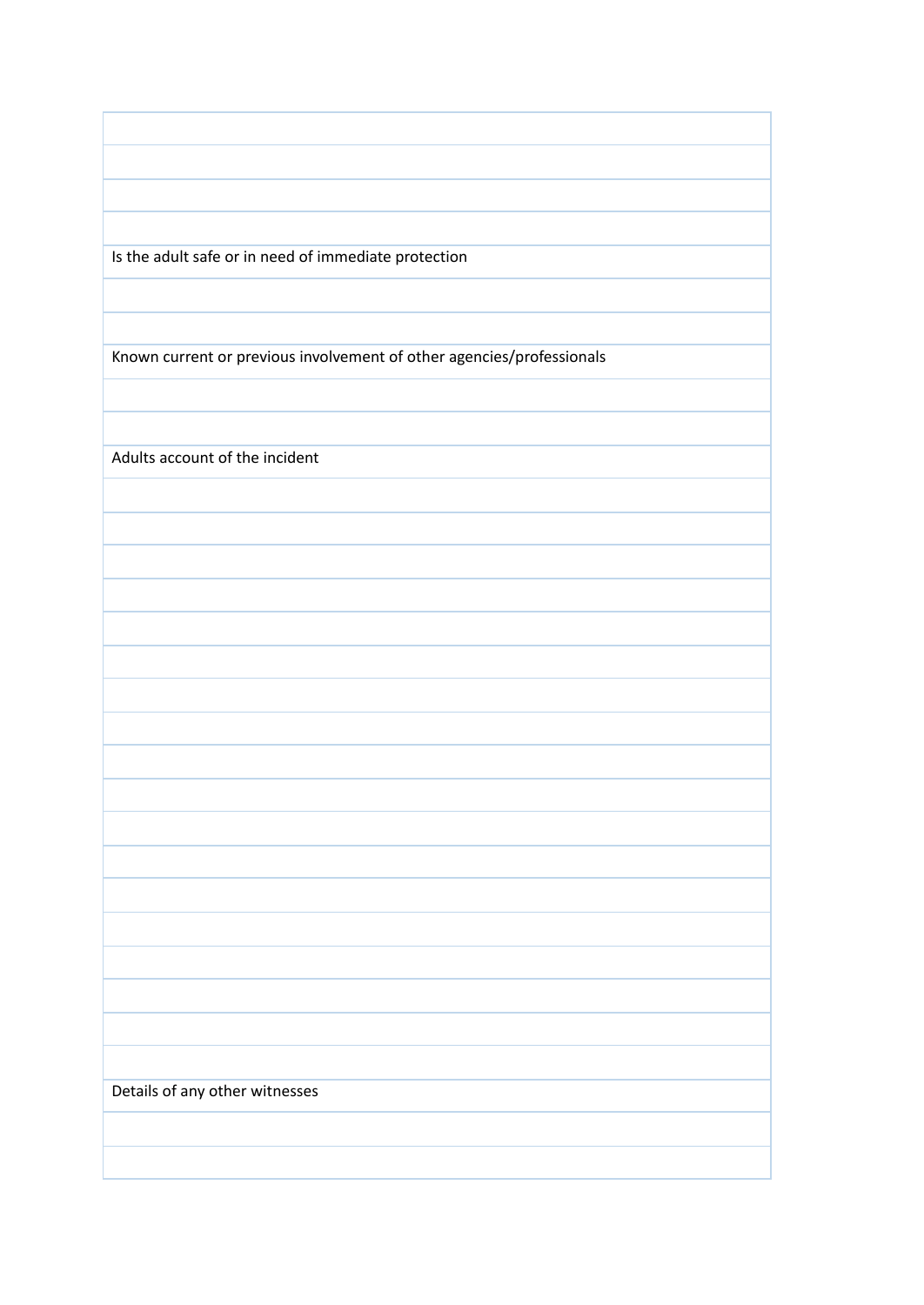| Any other relevant information such as other incidents |        |  |  |  |  |  |  |
|--------------------------------------------------------|--------|--|--|--|--|--|--|
|                                                        |        |  |  |  |  |  |  |
|                                                        |        |  |  |  |  |  |  |
|                                                        |        |  |  |  |  |  |  |
|                                                        |        |  |  |  |  |  |  |
|                                                        |        |  |  |  |  |  |  |
|                                                        |        |  |  |  |  |  |  |
|                                                        |        |  |  |  |  |  |  |
|                                                        |        |  |  |  |  |  |  |
|                                                        |        |  |  |  |  |  |  |
|                                                        |        |  |  |  |  |  |  |
|                                                        |        |  |  |  |  |  |  |
|                                                        |        |  |  |  |  |  |  |
|                                                        |        |  |  |  |  |  |  |
| Sign                                                   |        |  |  |  |  |  |  |
| <b>Operations Manager informed</b>                     | yes/no |  |  |  |  |  |  |

# <span id="page-15-0"></span>Appendix 2 DSL Role

## Designated Safeguarding Lead (DSL) Role

Core Tasks

- To assist SPL to put in place and implement our Safeguarding Adults at Risk Policy.
- To be the first point of contact for employees, volunteers and visitors to SPL for any issues concerning adult welfare, poor practice or potential/alleged abuse.
- To ensure that all incidents are correctly reported and referred in accordance with our Safeguarding Adults at Risk Policy.
- Be aware of and have accessible contact details of the Social Care Services and the Police.
- Ensure that codes of conduct are in place for staff, volunteers and visitors to read at all times.
- Ensure confidentiality is maintained and information is only shared on a need to know basis.

## Core Skills

- Adults at risk centred approach.
- Basic administration and record maintenance.
- Excellent communication skills.
- Confidence in relation to referring cases externally.
- Ability to ensure policy and procedures are effectively implemented.

## Training Requirements

● Duty Manager Induction training and ongoing CPD.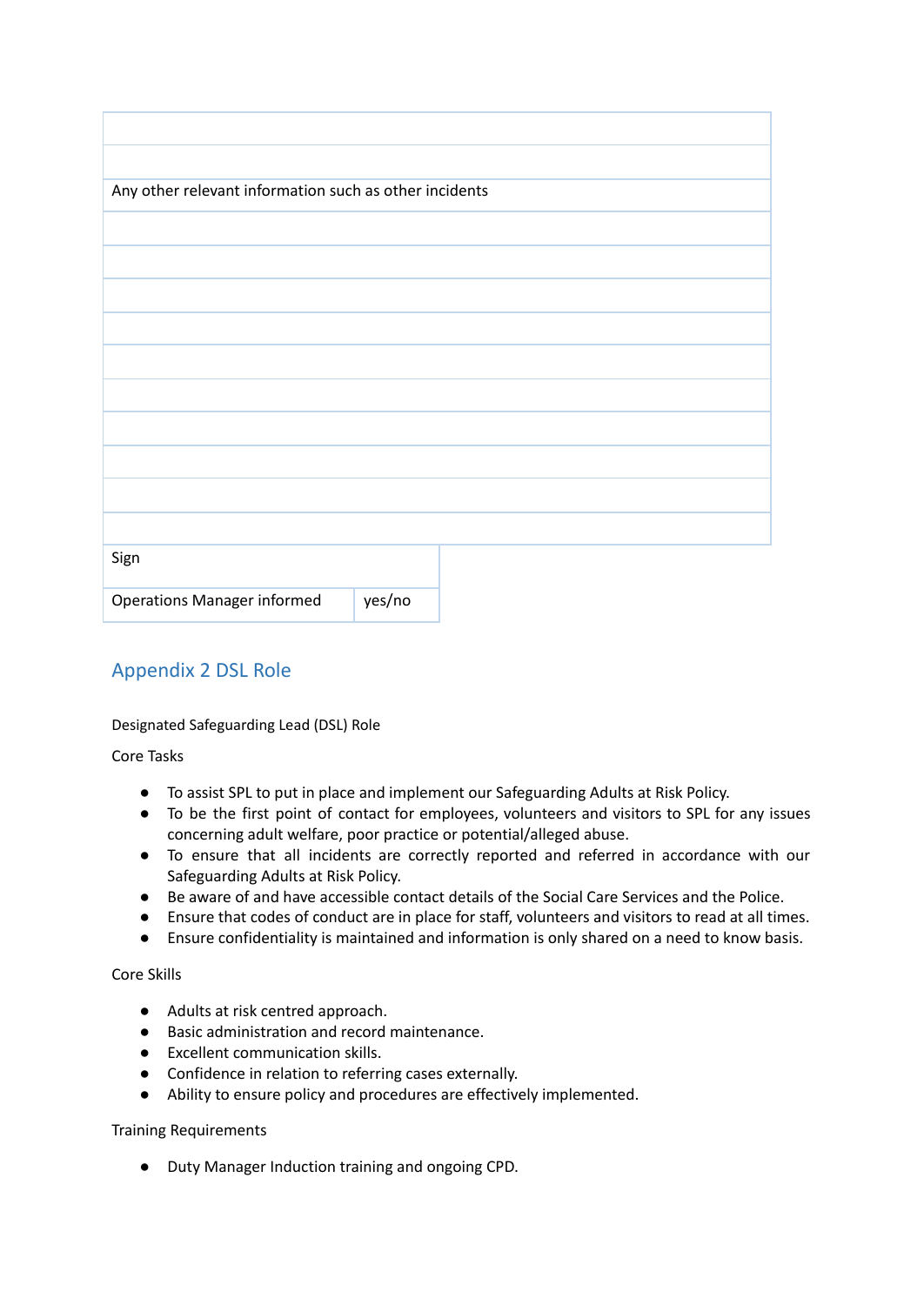Online training course <https://www.hsqe.co.uk/course/designated-safeguarding-lead-adults/>

## <span id="page-16-0"></span>Appendix 3 Response Charts

## Response flow chart 1

<span id="page-16-1"></span>Safeguarding Adults at Risk Response Chart 1 – Concerns regarding staff, volunteer/coach

<span id="page-16-2"></span>A concern is raised by either a visitor or staff relating to the behaviour of one of our team towards an adult at risk.

<span id="page-16-3"></span>

<span id="page-16-5"></span><span id="page-16-4"></span>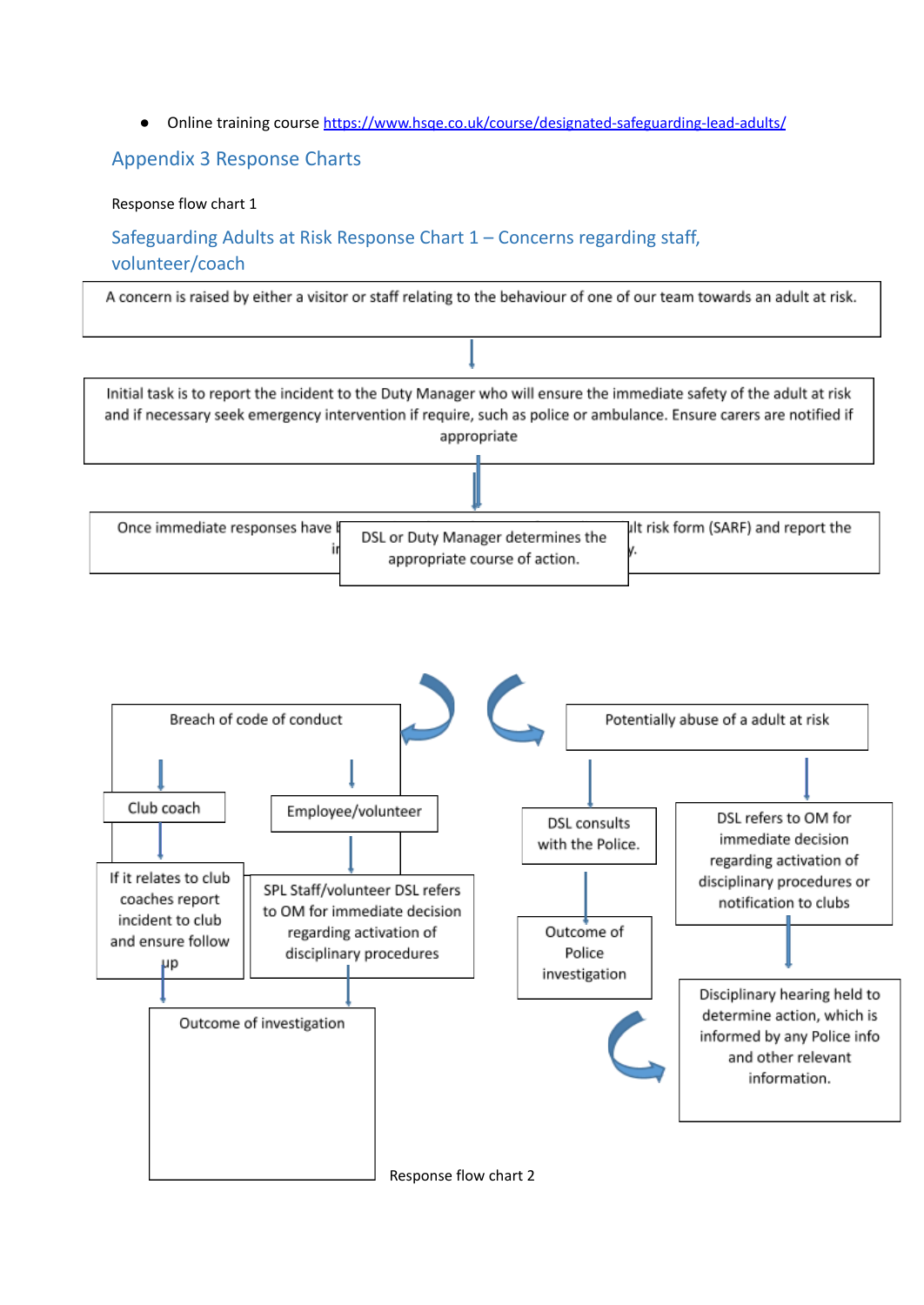# <span id="page-17-0"></span>Safeguarding Adults at Risk Response Chart 2 – Concerns regarding a visitor

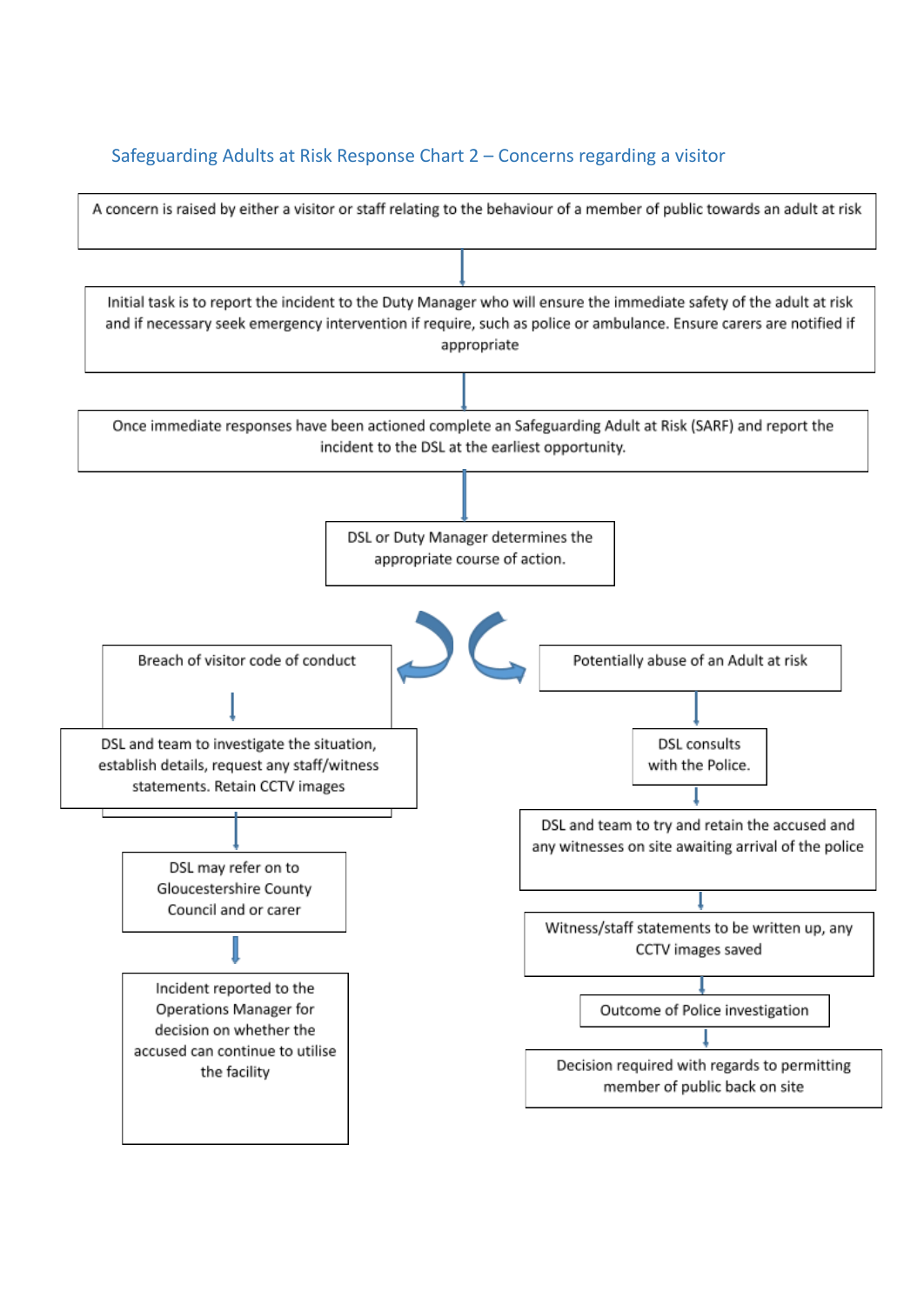# <span id="page-18-0"></span>Appendix 4 Code of Conduct

## Staff and Volunteers

It is very important that staff and volunteers maintain a high level of professionalism at all times during any type of interaction with members of the public, especially with children or vulnerable adults to ensure your actions/interest cannot be misinterpreted in anyway. The following codes of conduct apply to all employees and volunteers working on behalf of SPL.

## Professional Standards

We pride ourselves on our employees, and our safe recruitment processes, we also invest heavily in training our staff throughout the season. It is very important for our professional integratory that all employees and volunteers maintain high professional standards and behaviour. As part of induction training these standards are fully explained and includes the wearing of appropriate uniform to provide a smart appearance, that is easily identifiable at all times, and the manner in which staff communicate with our visitors and conduct their duties. Posters are on display in the entrance area of the Lido and highlight the different roles of staff and relevant/identifying uniform. Staff are reminded that if they wear uniform to travel to work, or participate in Lido activity prior to or following a shift, they will be perceived by members of the public as being representatives of the Lido, even though they may not be on duty, therefore the same professional standards will apply.

## Social Contact including social media

SPL is considered a very friendly sociable place and we encourage staff to converse with visitors to provide a warm welcome, but it's important that you don't become over familiar especially with children and vulnerable adults. To ensure professional boundaries are maintained:

- *●* Do not ask children or vulnerable adults to undertake personal jobs or errands.
- *●* Do not share any personal information with a child or vulnerable adult, do not invite a child into your home or any home or domestic setting frequented by yourself.
- *●* Do not request or respond to any personal information from a child or vulnerable adult other than that required as part of your professional role.
- *●* Be vigilant in maintaining your own privacy and be mindful of placing yourself in vulnerable situations.
- *●* Ensure all communications takes place within clear and explicit professional boundaries. This includes the use of technology such as mobile phones, text messaging, emails, digital cameras, videos, webcams, CCTV, websites and blogs.

## Infatuations

- *●* Deal with infatuations sensitively and appropriately to maintain the dignity and safety of all concerned.
- *●* Ensure your behaviour adheres to the staff and volunteers code of conduct
- *●* If you become aware an infatuation is developing or any indications that it may, record it and discuss it with the Safeguarding Lead on duty so that action can be taken to avoid any hurt, distress or embarrassment.

## Sexual Contact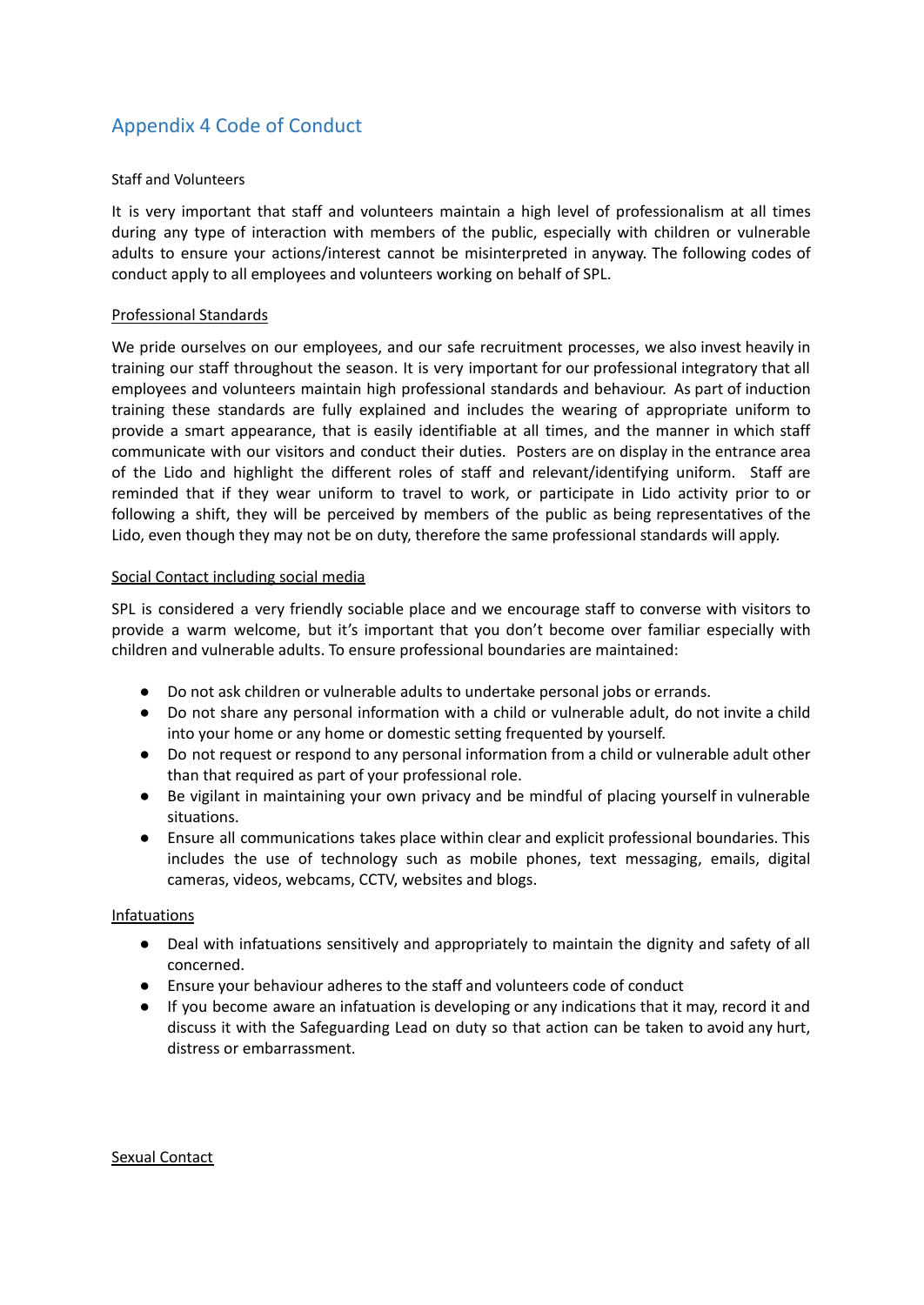- *●* Do not have any form of communication which could be interpreted as sexually suggestive or provocative or make sexual remarks to, or about a child or vulnerable adult either verbally, written or electronically.
- *●* Do not discuss your own sexual relationship with or in the presence of children or vulnerable adult.
- *●* Ensure your relationships take place within boundaries of respect and professionalism.
- *●* Be aware that consistently conferring in appropriate special attention and favour upon a child or vulnerable adult might be construed as part of a grooming process, and as such will give rise to concerns about behaviour.
- *●* Do not engage in sexual activity with or in the presence of a child, or cause or incite a child to engage in or watch sexual activity, to do so would be considered a criminal offence.

## Physical Contact

- *●* Only have physical contact with a child or vulnerable adult when it is necessary and in ways which are appropriate to your professional or agreed role and responsibilities, never touch a child or vulnerable adult in a way which may be considered indecent. Be aware that even well-intentioned physical contact may be misconstrued by the child, vulnerable adult, an observer or by anyone to whom this action is described.
- *●* Be aware of the child or vulnerable adults reactions or feelings and, as far as possible, only use a level of contact which is acceptable to the person and for the minimum time necessary.
- *●* Seek permission from the child, vulnerable adult or the parent/carer, if the child is very young, before physical contact is made and agree what contact is acceptable.
- Do not assume that when a child or vulnerable adult is distressed they seek physical comfort.
- *●* Be aware of cultural or religious views about touching and be sensitive to issues of gender.
- *●* Where a child/vulnerable adult initiates inappropriate physical contact, you must sensitively deter them and help them understand the importance of personal boundaries.
- *●* Always be prepared to report and explain actions and accept that all physical contact is open to scrutiny.

## One to one situations

- *●* Avoid taking a child/vulnerable adult to an office or area which would create a one to one situation. If you have to talk with them remain visual to others or ensure you have another staff member with you.
- *●* If you find yourself in a one on one situation and the person becomes distressed or angry towards you always report it on an incident form.

## **Confidentiality**

- *●* Keep private and sensitive information confidential at all times and only share it to relevant people when it's in the interests of the child/vulnerable adult to do so.
- *●* Never ask a child or vulnerable adult to keep secrets.

## Gifts, rewards and favouritism

- *●* Only give gifts to an individual child/vulnerable adult as part of an agreed reward system, such as part of SPL opening day or water safety day.
- *●* When operating a reward system ensure the selection of awards are fair and transparent.

## Behaviour Management

*●* Should someone's behaviour become an issue, try to defuse the situation before it escalates.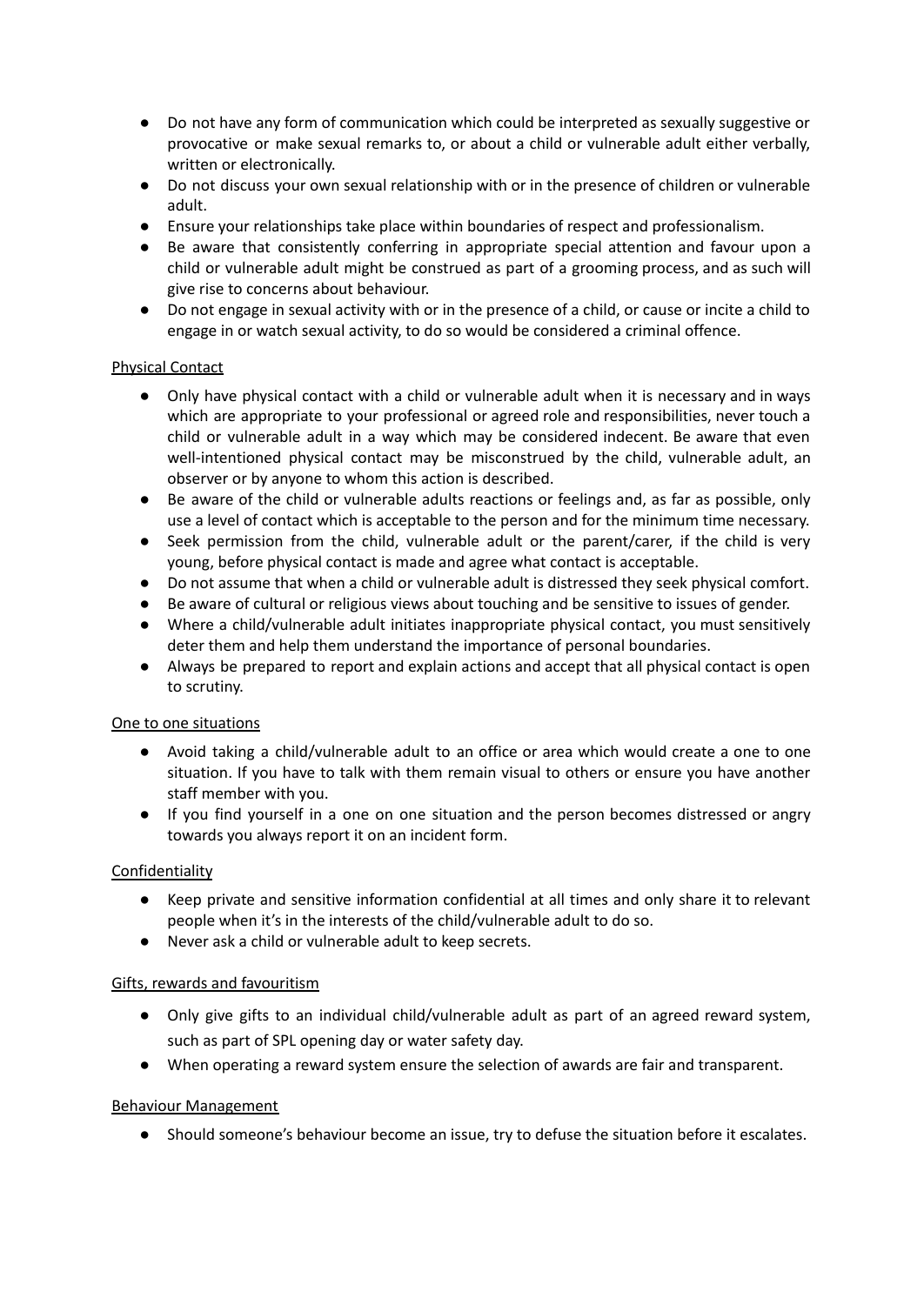- *●* Only use physical intervention in exceptional circumstances and as a last resort, when other behaviour management strategies have failed and where there is a risk of physical injury or serious damage to property or other visitors.
- *●* any form of physical contact should achieve an outcome that is in the best interest of the child/vulnerable adult whose behaviour is of immediate concern. All forms of physical intervention should be proportionate to the behaviour of the young person and the nature of harm/damage they might cause i.e. the minimum force required to avert injury to a person or serious damage to property, applied for the shortest period of time.
- *●* When using physical intervention use the minimum force necessary and always report and document the incident.
- *●* Be mindful of other factors which may be impacting on a person's behaviour such as bullying.

## Employee Staff Relations

- *●* As a seasonal facility we employ a large number of young people aged between 16 18yrs old. All staff must remember that these employees are children.
- *●* Where a person aged 18 or over is in a position of trust with a child under 18 it is an offence for that person to engage in sexual activity with or in the presence of that child, or to incite that child to engage in or watch sexual activity. Staff aged over 18yrs should not have a sexual relationship with any employee aged between 16 yrs – 17yrs if they hold a position of authority over the younger employee.

| Name:      |  |
|------------|--|
| Signature: |  |
| Date:      |  |

## Visitors

Visitors utilise the lido facilities for many different reasons whether it's to socialise, get fit and keep fit, spend time with family and friends. It attracts people of all age ranges and social demographics. Everyone's idea of how they enjoy SPL will be different, however we ask that all visitors respect each other and value people's differences.

## Entrance Policy and guidance relating to risks

All children under the age of eight should always be accompanied by a guardian aged 16 years or over, this person may be responsible for up to two children. Guardians must maintain constant supervision, particularly in the water and changing rooms. We advise that children under 5 years should be supervised in the water on a one-to-one basis. Parents have a specific responsibility for the safety of their own children, this cannot be abdicated to lifeguards. The role of the lifeguard is to maintain a safe and healthy environment for all swimmers.

This policy is based on industry guidance relating to safety of under 8s in swimming pools. It is important that parents are aware that children may face other risks that are not associated with swim safety. The vast majority of leisure facilities have had to respond to child welfare concerns, first aid and emergency incidents.

If a child requires first aid or emergency treatment and the child's parent/guardian(s) are on site, we will always try to obtain parental consent before administering treatment. If a child is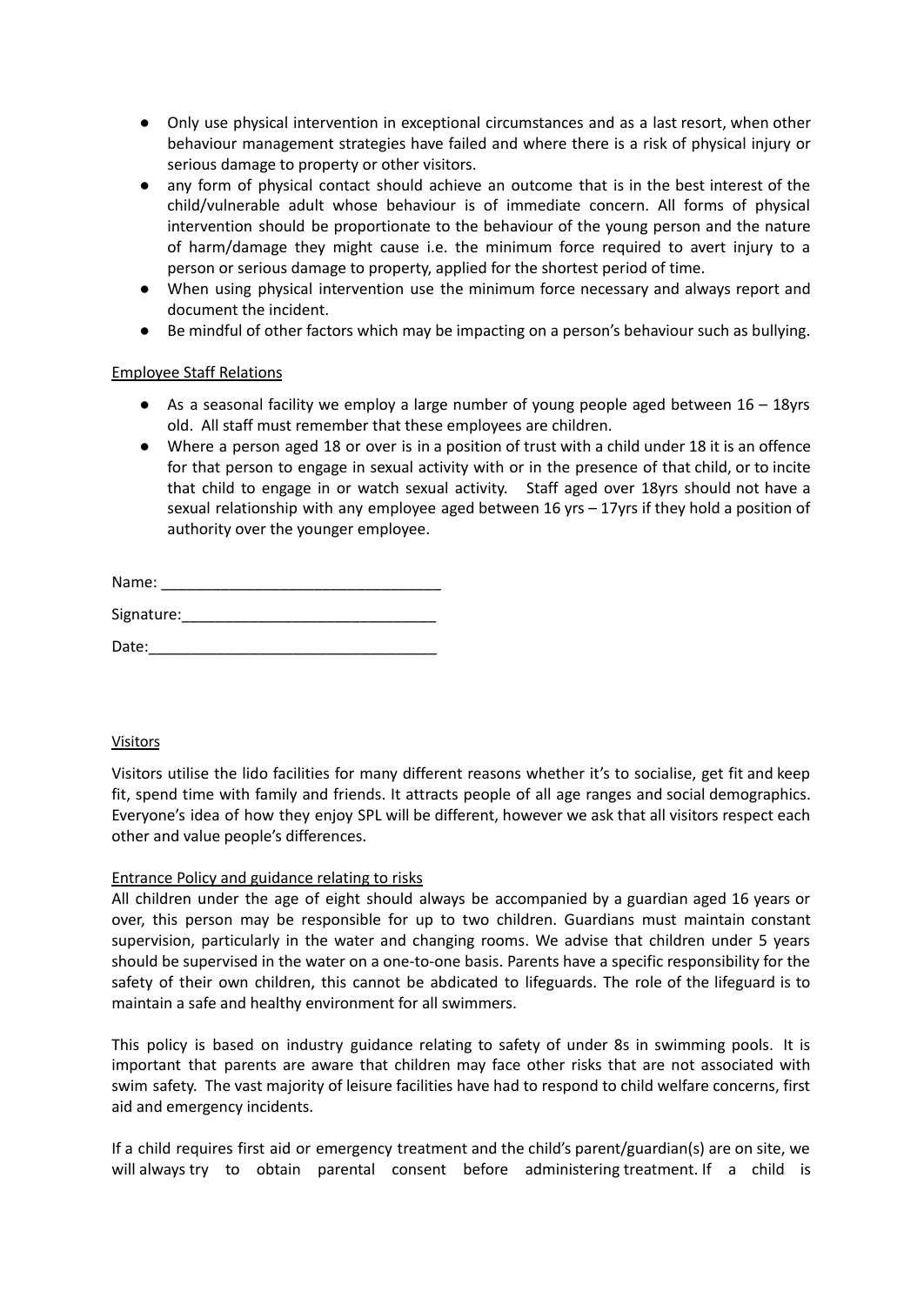unaccompanied, we will administer the required treatment and take all reasonable steps to try to gain parental contact details, in order to inform parents/guardians where there have been significant injuries or if the child appears distressed. Should an unaccompanied child require further hospital treatment, we will notify the emergency services that we have an unaccompanied child requiring urgent medical assistance. All incidents are recorded in accordance with the Pool Safety Operating Procedures and will be available should a parent/guardian wish to view.

If a child becomes unwell or is injured during a club or school activity taking place at Sandford Parks Lido, we will administer treatment as required. The organisation must maintain emergency contact information, medical information and confirmation of parental consent.

If you have any concerns relating to a child or the behaviour of an adult towards a child inform a member of our staff immediately.

#### Photography and videos

We understand that visitors may wish to record special moments when visiting with their friends and family. It is important that everyone understands the principle of privacy and should only record images that directly relate to their group.

If a member of public wishes to take images of the site that may include general public they should ask permission from the manager on duty before taking any images.

Cameras, mobile phones, video cameras, underwater cameras or mobile technology are not permitted for use in the changing rooms, toilets or in any of the swimming pools.

Sandford Parks Lido accept that this is difficult to control in the changing areas and toilets and we ask our visitors to be vigilant and report any concerns to a member of our staff.

#### Reporting any behavioural concerns

If a member of public has a concern regarding the welfare of a child, or the behaviour of an adult towards a child they should report this to a member of the SPL team. Staff are clearly visible by their uniform or can be contacted via Reception.

#### Site rules and regulations.

All visitors must follow our site rules and regulations as detailed on our website [www.sandfordparkslido.org.uk](http://www.sandfordparkslido.org.uk)

# <span id="page-21-0"></span>Appendix 5 Whistle Blowing Policy

This policy applies to everyone who works for Sandford Parks Lido, whether on a paid or voluntary basis.

#### **Aims and purpose of this procedure**

The aim of this procedure is to provide a clear and transparent way for anyone who works for SPL to raise genuine concerns about acts of wrongdoing or malpractice in the workplace. It also aims to ensure that any concerns are dealt with effectively and in a timely fashion.

This procedure provides managers with steps to deal with allegations, ensuring that staff and volunteers are not penalised for raising genuine concerns, even if those concerns prove to be unfounded. It also provides the means for taking disciplinary action against anyone who is found to have raised false concerns with malicious intent.

#### **What to do if you wish to raise a concern about malpractice**

Speak to your supervisor, manager, or another colleague (preferably someone you work with closely). If your concern relates to your supervisor/manager, you should speak to that person's manager. If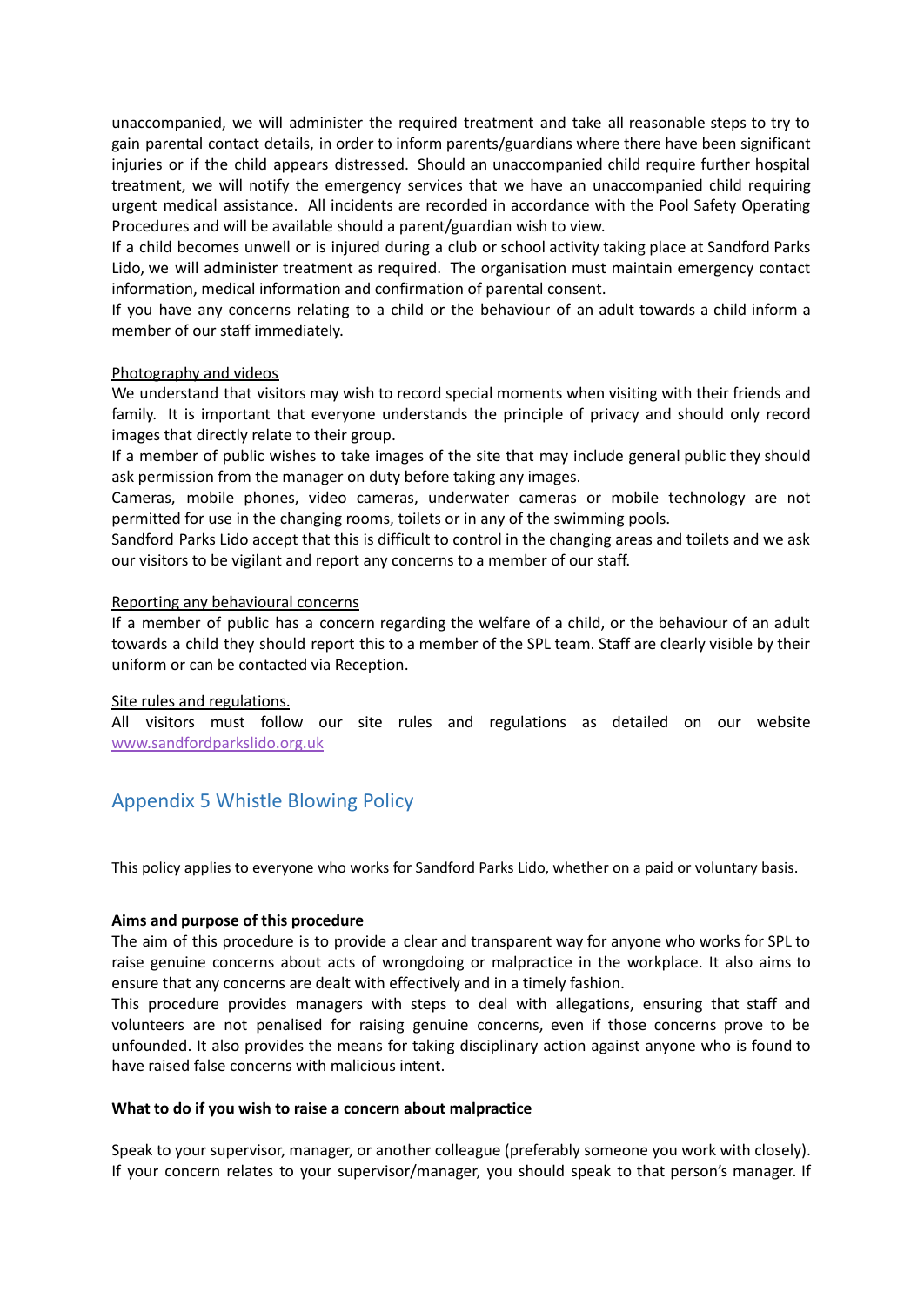you choose to speak to a colleague, he/she may nominate another responsible manager to handle your concern.

Your manager, or the responsible manager, will arrange to meet with you as soon as possible to discuss your concern. This meeting can take place away from the workplace if necessary.

You will be told at the meeting, or as soon as possible afterwards, what action will be taken to address your concern. It may not be possible to tell you the full details of the outcome, as this could relate to confidential third-party information. If no action is to be taken in relation to your concern, you will also be informed of this fact and given the reasons why.

If you do not want the person you have concerns about to know your identity, you should make this clear to the responsible manager at the earliest opportunity. Every effort will be made to respect your wishes, but it cannot be guaranteed that your identity will not be disclosed. If this is the case, you will be informed and any issues you may have about this will be discussed with you.

If you need support in raising your concern, you may bring a work colleague or trades union representative with you to the meeting with the responsible manager.

#### **What to do if someone raises a concern with you about malpractice**

If someone tells you they are concerned about the actions of another staff member or volunteer, you should arrange to meet him/her as soon as possible. If you are not the person's supervisor/manager, you should establish why he/she has chosen to discuss the concern with you. You may suggest that the person speaks to another responsible manager if you wish, but should not refuse to hear what the person has to say.

You should approach the situation sensitively, recognising the discomfort that the person may feel. Offer to meet him/her away from the office if he/she wishes, and allow him/her to bring a work colleague or trades union representative to the meeting. You should also remind the person with the concern about other sources of support available to him/her. Some are listed at the end of this document.

If the person reporting the concern wants his/her identity to be kept confidential, you should explain that this will be done if possible, but that it may not be achievable.

Make notes of your discussions with the individual, and check the accuracy of your notes with him/her.

#### **Deciding what action to take**

Once you have established the nature of the concern, it may be of a relatively minor nature and you may decide to resolve it informally. If the concern appears more serious, you must consider first whether any immediate action is needed.

If the concern is a child or vulnerable adult safeguarding issue you must first ensure their safety and then follow the procedures in appendix 3.

Any other concern will be dealt with in the following manner:

#### **Conducting an investigation**

Unless the matter is relatively minor and can be dealt with informally, the responsible manager should arrange for an investigation to be completed as swiftly as possible. The investigation should also be demonstrably thorough and impartial.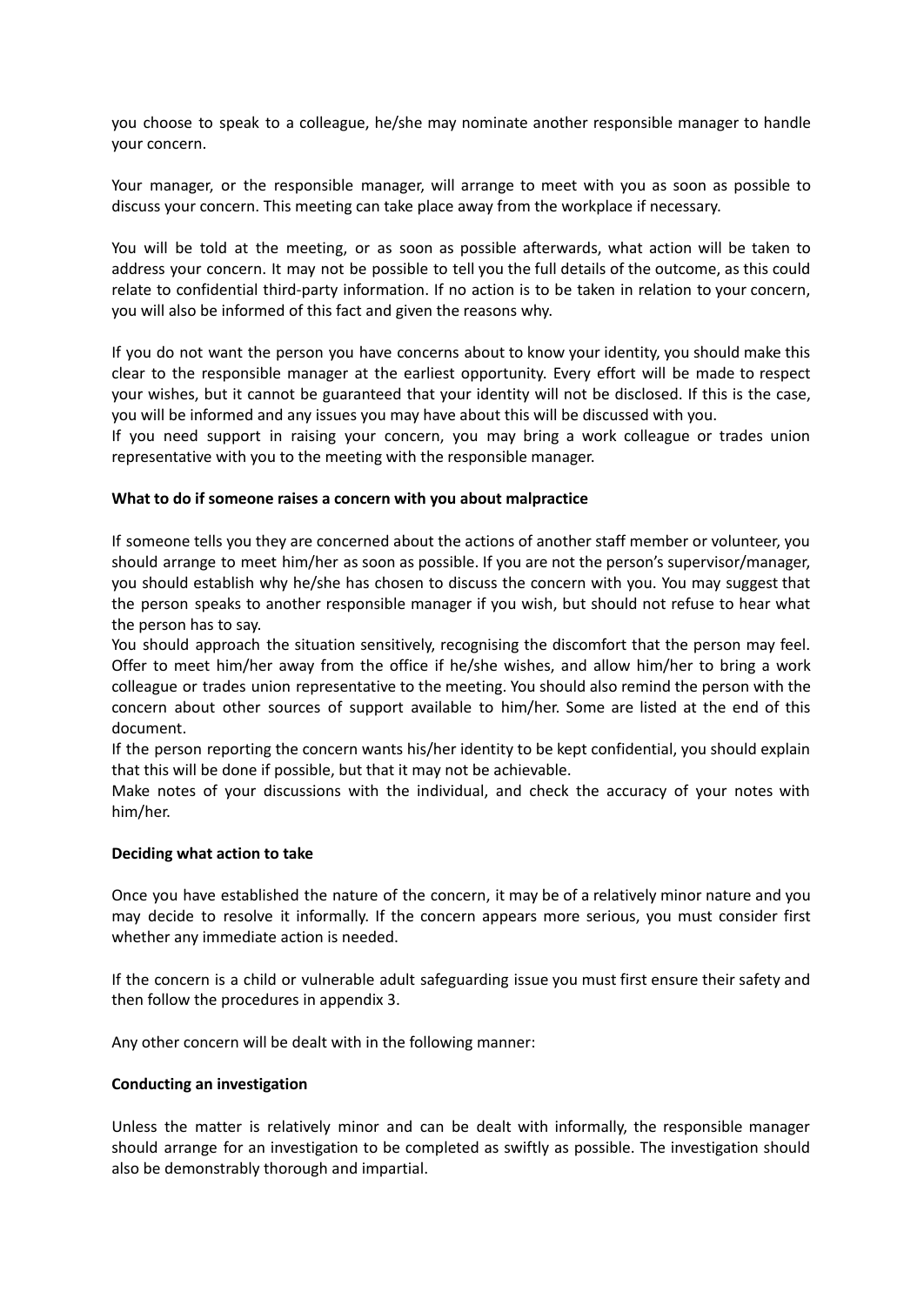The scope of the investigation will be determined by the nature of the concern. Witnesses may need to be interviewed and records may need to be scrutinised. It is also possible that advice may be needed from someone with specialist knowledge in human resources.

Once the investigation is completed, a report should be produced summarising the nature of the concern, the investigation process and the outcome, including specific recommendations. Take measures to preserve the anonymity of the person who raised the concern, if this has been his/her wish. If the concerns are not upheld, this should also be made clear.

If the concern is upheld and the person at the centre of it is found to have been culpable or remiss in some way, the report's recommendations should be carried out using a clear plan of action. The plan may include the use of disciplinary action, training, coaching, counselling, the implementation of new policies or procedures for the whole workforce, or a referral to the Independent Safeguarding Authority.

If it becomes apparent during the course of the investigation that a criminal offence may have been committed, the police should be informed. Your own investigation may have to be suspended on police advice, if they decide that they need to become involved.

The person who raised the concern should be informed of the outcome, but not the details of any disciplinary action. It may be appropriate for the person who raised the concern to be offered support or counselling.

If the concern is unfounded and the person who raised it is found, through the process of investigation, to have acted maliciously or out of a desire for personal gain, it may be appropriate to consider disciplinary action against him/her.

#### **Recording the concerns**

The responsible manager should make accurate notes of each stage of the process, including the discussions during meetings, regardless of whether the concern is dealt with formally or informally, Copies of these notes should be given to the person who is the subject of the concern. The person who raised the concern should also be given copies of notes from his/her discussion. Notes made during the investigation and the report of the investigation, together with any notes

relating to the outcome, should be kept on the file of the person at the centre of the concern. If it was requested, these notes should not reveal the identity of the person who reported the concerns.

This procedure has been adapted from the NSPCC *Speak Out* policy and procedure.

# <span id="page-23-0"></span>Appendix 6 Contacts

## **SPL Designated Safeguarding Officers**:

Fabia Garau : fabia@sandfordparkslido.org.uk

Peirs Cardon: piers@sandfordparkslido.org.uk